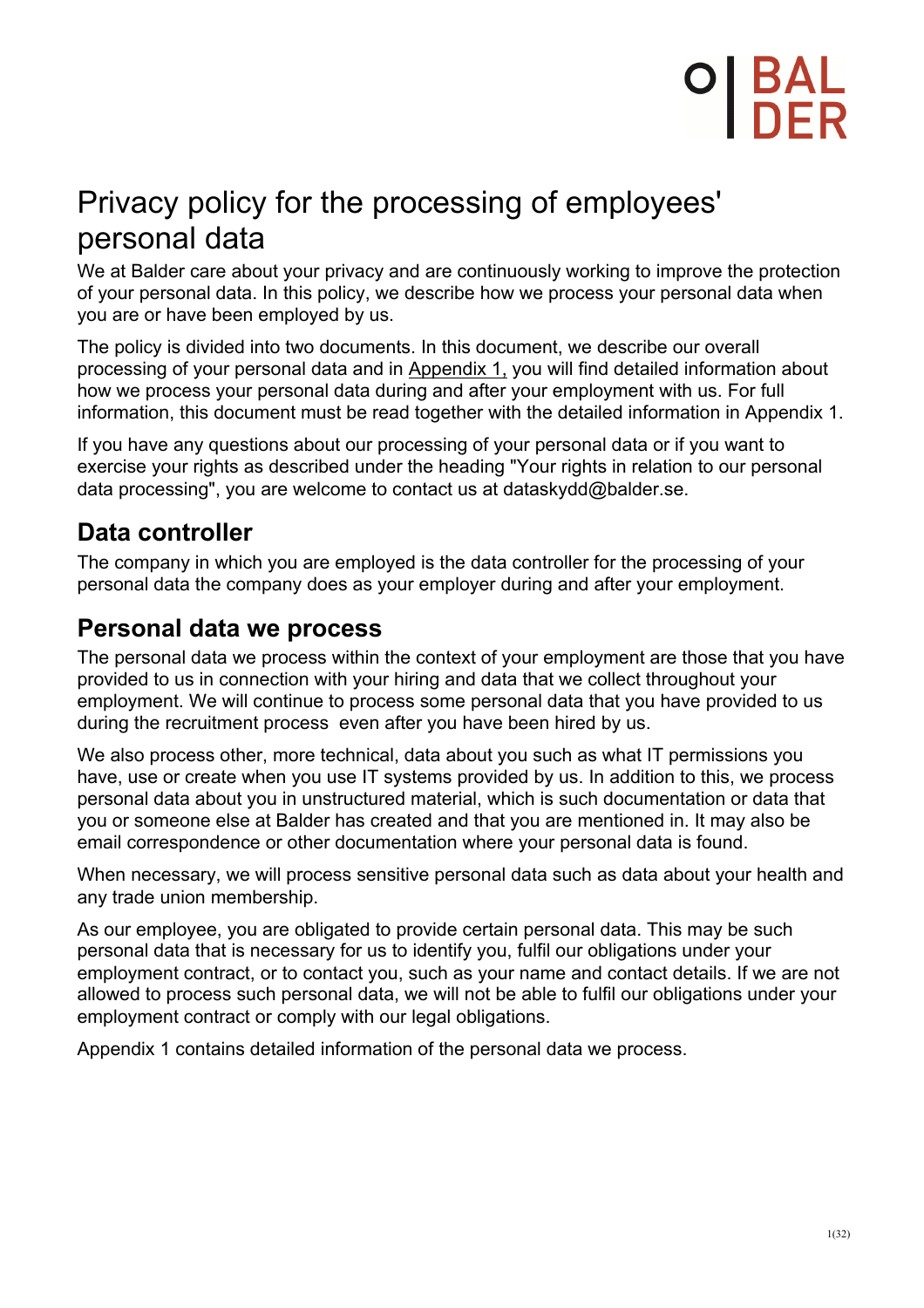### **On what legal basis do we process your personal data?**

We process your personal data because it is necessary as a result of your employment with us. Our processing is, among other things, necessary for you to be able to perform your duties and for us to be able to fulfil our obligations under your employment contract. We base our processing of your personal data on various legal grounds, namely:

- To fulfil our obligations under the **employment contract**;
- To fulfil the **legal obligations** we have as employer and a company;
- After we have made a **balancing of interests**, meaning we review the interests for and against our processing and we process your personal data when the processing is necessary for purposes relating to our legitimate interests; and
- In exceptional cases, we process your personal data after we have obtained your **consent** for the processing. If so, you will receive clear information about the purpose of the processing before deciding whether you want to consent or not.

We only process your personal identity number when it is clearly justified considering the purpose of the processing, when it is important for us to be able to make a secure identification, or otherwise when necessary for us to comply with requirements under special legislation.

Appendix 1 has detailed information about the situations in which we process your personal data.

*If you would like to know more about how we have made our balancing of interests or object to our processing, you are welcome to contact us at the contact details provided above.*

### **Who has access to your personal data?**

We share your personal information with companies within our group and with our partners and suppliers in the manner described below.

- Your personal data will be shared with companies that we cooperate with and which in some cases have an independent responsibility as data controllers for the personal data they receive from us, such as insurance companies, banks, and audit firms.
- We share your personal data with companies that process personal data on our behalf, so-called data processors, such as companies that process salary, other compensation and employee benefits.
- To have a functioning IT system and to conduct our business efficiently, we share your personal data with our IT suppliers, who process your personal data on our behalf and according to our instructions.

*If you would like more information about how we share your personal data, you are welcome to contact us at the contact details provided above.*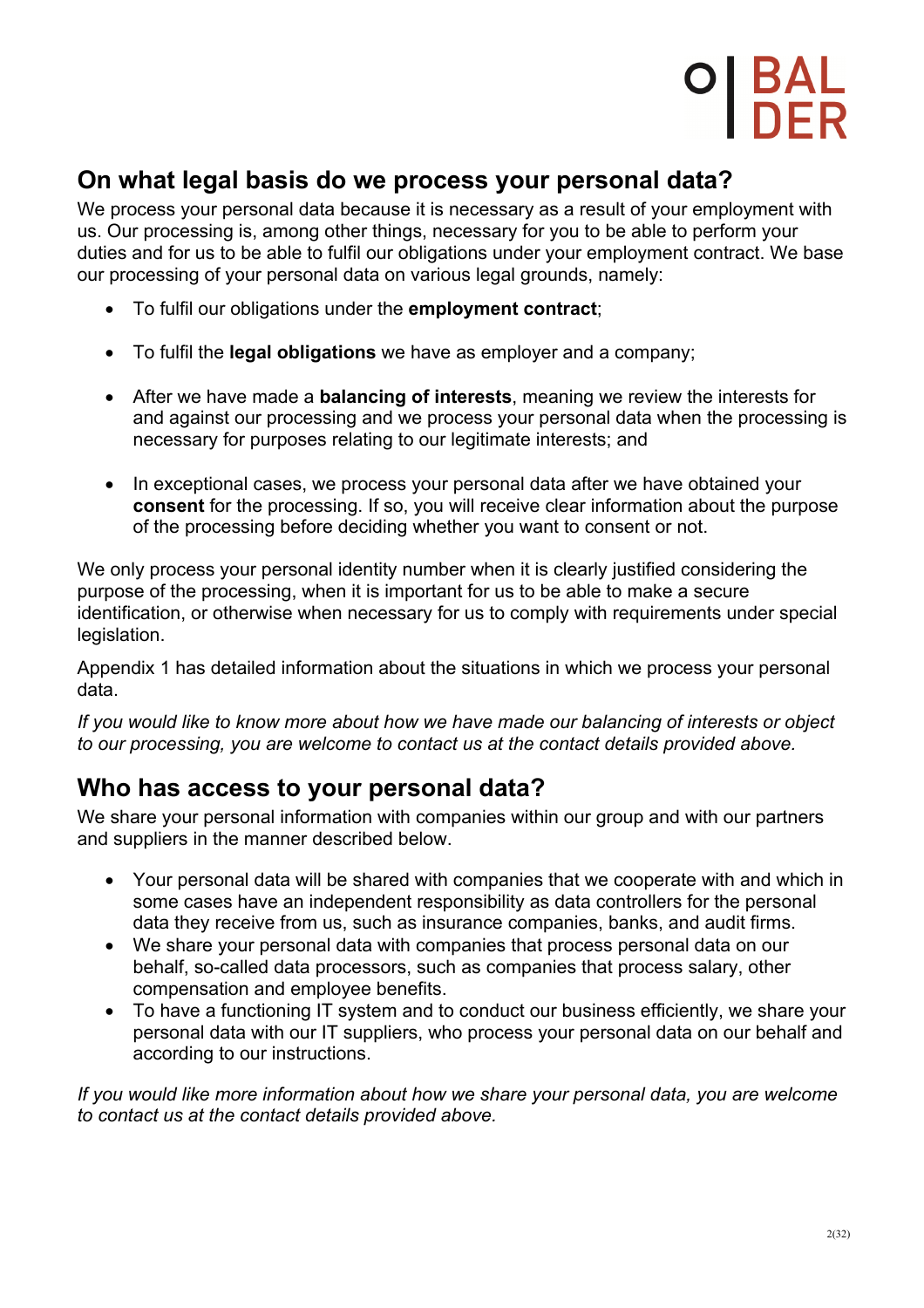## **Processing of your personal data outside the EU/EEA**

The IT suppliers we use may transfer personal data outside the EU/EEA. This is done if the transfer is supported by the EU General Data Protection Regulation (GDPR). This means that the transfer can be based on, for example, European Commission decisions or standard contractual clauses with additional security measures.

*If you would like more information about how your personal data is processed outside the EU/EEA, you are welcome to contact us at the contact details provided at the beginning of this Privacy Policy.*

## **How long do we save your personal data?**

While you are employed by us, we delete your personal data on an ongoing basis and based on different criteria or according to time limits set out in various legal requirements. This means that we save your personal data for different lengths of time depending on the purpose of the processing. When you terminate your employment with us, we continue to process some of your personal data. We do this, among other things, because in several situations we have an obligation or a need to continue processing your personal data.

For detailed information on how long we save your personal data during and after your employment, see Appendix 1.

### **Your rights in relation to our personal data processing**

You have certain rights in relation to our processing of your personal data. To exercise your rights, you are welcome to contact us at the contact details provided above.

### **Right of access**

You have the right to receive confirmation of whether we process your personal data and the right to access information about how the personal data is processed, such as the purposes of the processing and what categories of personal data the processing applies to. You also have the right to a copy of the personal data we process about you.

### **Right to rectification and right to object to processing**

You have the right to have inaccurate personal data corrected without undue delay (for example, if you have changed telephone number) and the right to have incomplete personal data supplemented.

You can object to personal data processing based on a balancing of interests at any time. If we can demonstrate that our legitimate interests in the processing outweigh your interests and fundamental rights and freedoms or if our processing is for the determination, exercise, or defence of legal claims, we may continue our processing despite your objection.

### **Right to erasure (right to be forgotten)**

You have the right to request erasure of your personal data if:

• the personal data are no longer necessary in relation to the purposes for which they were collected or otherwise processed;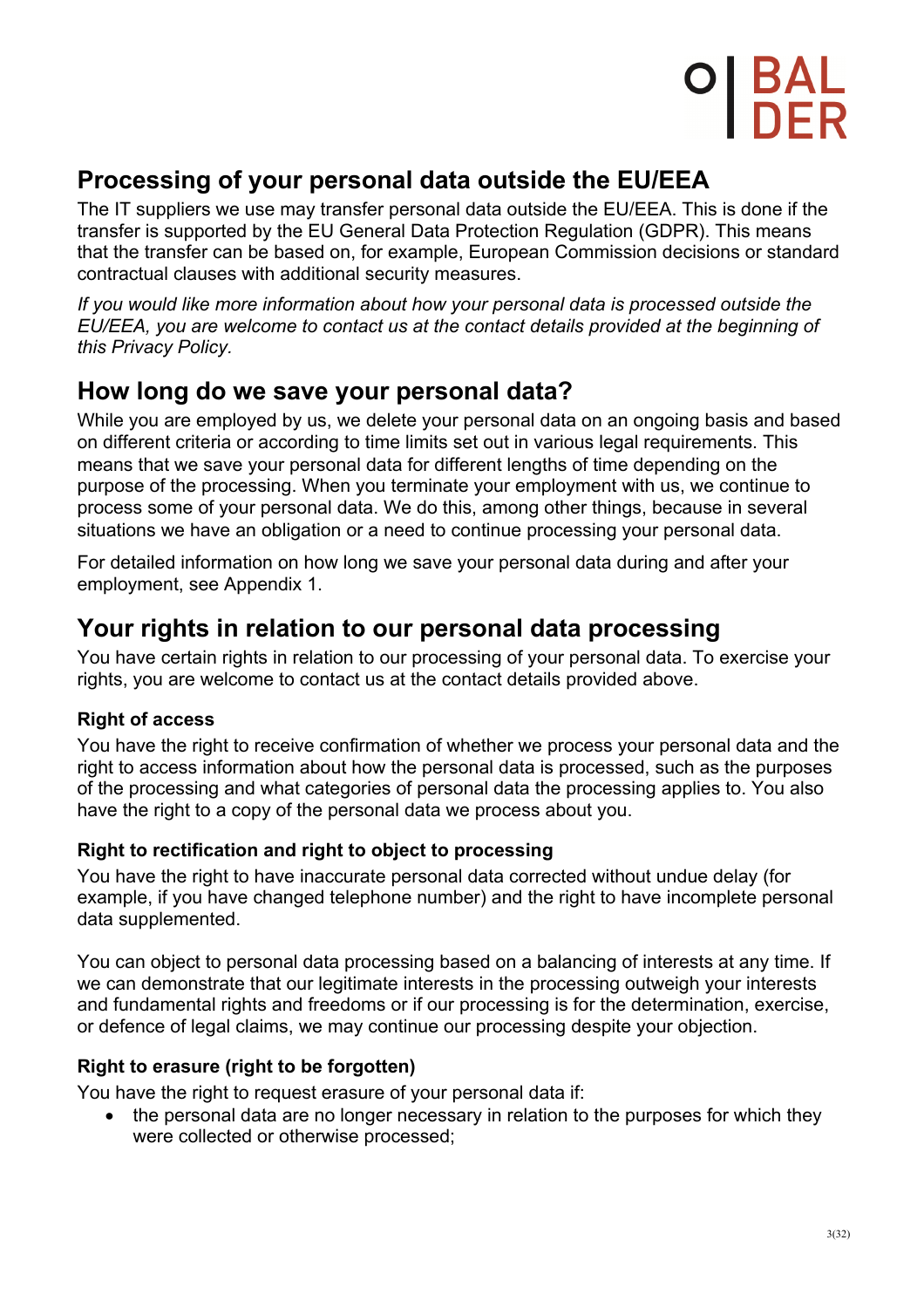

- you withdraw the consent on which the processing is based and there is no other legal ground for the processing;
- you object to the processing and there are no legitimate grounds for continuing our processing;
- the personal data have been unlawfully processed; or
- the personal data must be erased for compliance with a legal obligation to which we are subject.

### **Right to restriction of processing**

You have the right to request that the processing of your personal data be restricted if:

- you dispute the accuracy of the personal data (however, the limitation only applies during the period we verify the accuracy of the personal data);
- the processing is unlawful and you oppose the erasure of the personal data and request the restriction of their use instead;
- vou need the personal data for the establishment, exercise, or defence of legal claims even though we no longer need the personal data for the stated purpose of the processing; or
- if you have objected to the processing and we have not verified whether our legitimate interest in processing your personal data overrides your legitimate interest in restricting the processing of your personal data.

#### **Right to withdraw consent**

If you have given your consent to a particular processing of your personal data, you can withdraw all or part of your consent at any time.

#### **Right to data portability**

You have the right, under certain conditions, to receive the personal data concerning you that you have provided to us in a structured, commonly used, and machine-readable format and the right to transmit these to another data controller (data portability).

### **Right to complain**

You have the right to complain about our processing of your personal data to a competent supervisory authority. The competent supervisory authority in Sweden is the Swedish Authority for Privacy Protection (IMY).

*The Privacy Policy was adopted by Balder on 29 October 2021.*

 $\overline{\phantom{a}}$  , and the set of the set of the set of the set of the set of the set of the set of the set of the set of the set of the set of the set of the set of the set of the set of the set of the set of the set of the s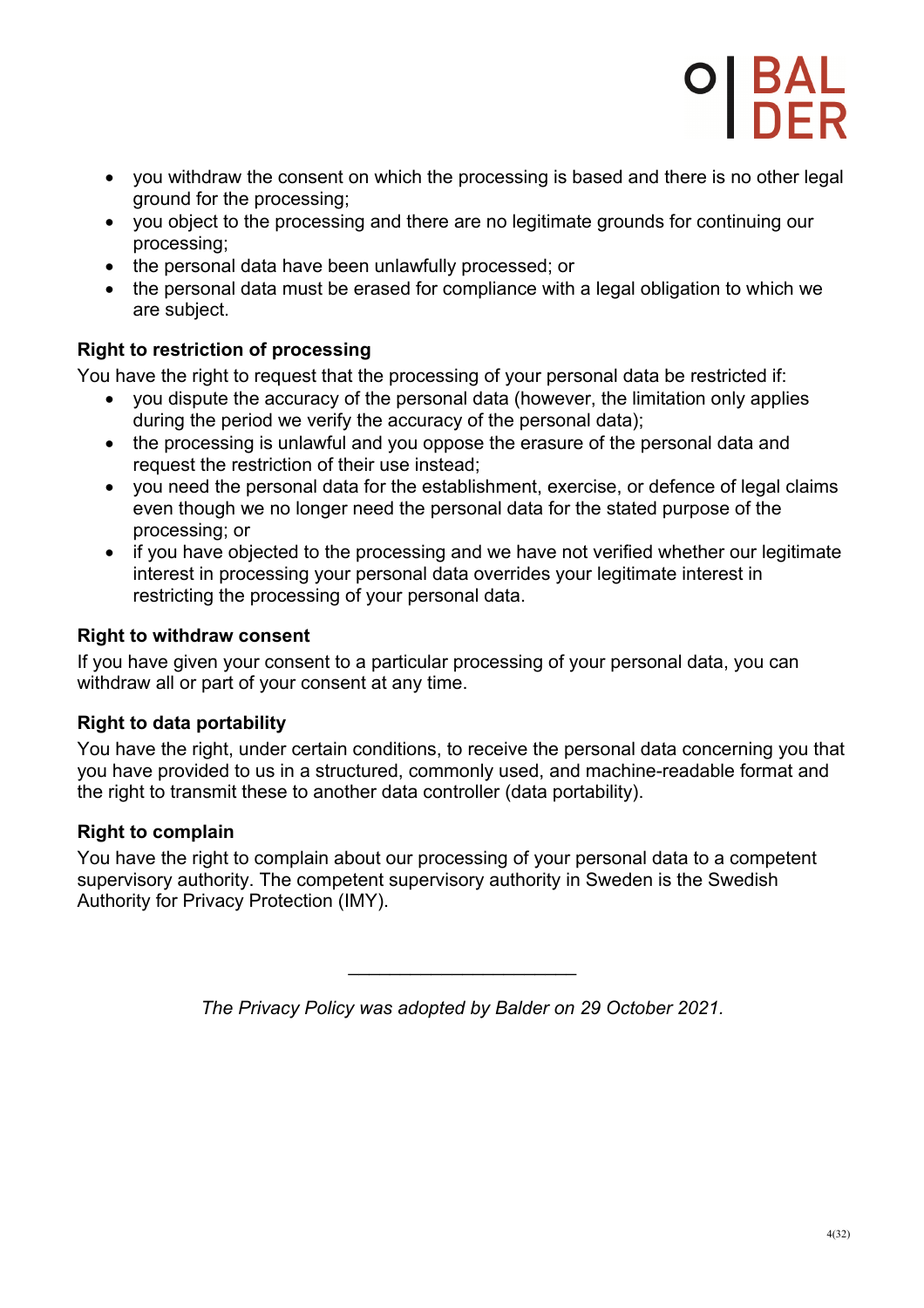## O| BAL<br>I DEP

## Appendix 1: Detailed information about the processing of your personal data

In this appendix, we provide you with additional and more specific information about our processing of your personal data, including information about the purposes of the processing, the legal basis, and how long we store your data.

The policy is divided into two documents. The information in this appendix is only a supplement to the employee information document and must be read in conjunction with that document for complete information.

The tables below describe a retention period for each specific purpose. In some cases, we need to process your personal data for several purposes with different retention periods. In practice, this means that we can stop processing personal data for a certain purpose but continue to process them for another. For example, we cannot delete information that constitutes supporting documents, but continue to process and store the data for accounting purposes for about seven years.

Some of the personal data processing we describe in the tables below does not affect all our employees but only applies under certain conditions. For example, if you work in Balder's work clothes, we process information about who collected such clothes. If you have not collected such work clothes, you can simply ignore that information.

If you have any questions about our processing of your personal data, you are welcome to contact us at dataskydd@balder.se.

### **Data controller**

The company in which you are employed is the data controller for the processing of your personal data the company does as your employer during and after your employment.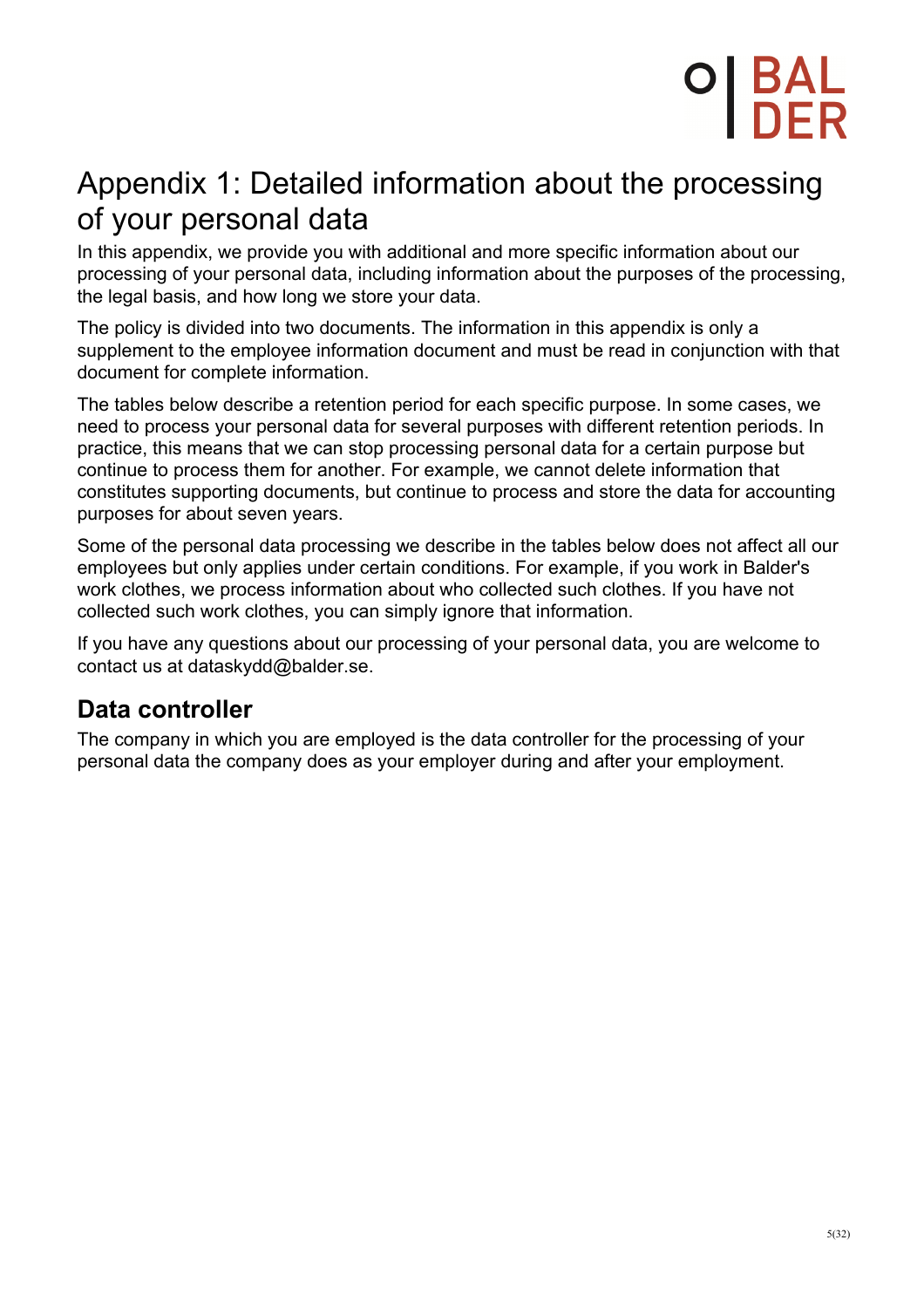| Appendix 1: Detailed information about the processing of your personal data 5              |
|--------------------------------------------------------------------------------------------|
|                                                                                            |
|                                                                                            |
| To administer the employment relationship and enable the performance of your job duties  7 |
|                                                                                            |
|                                                                                            |
|                                                                                            |
|                                                                                            |
|                                                                                            |
|                                                                                            |
|                                                                                            |
|                                                                                            |
|                                                                                            |
|                                                                                            |
|                                                                                            |
|                                                                                            |
|                                                                                            |
|                                                                                            |
|                                                                                            |
|                                                                                            |
|                                                                                            |
|                                                                                            |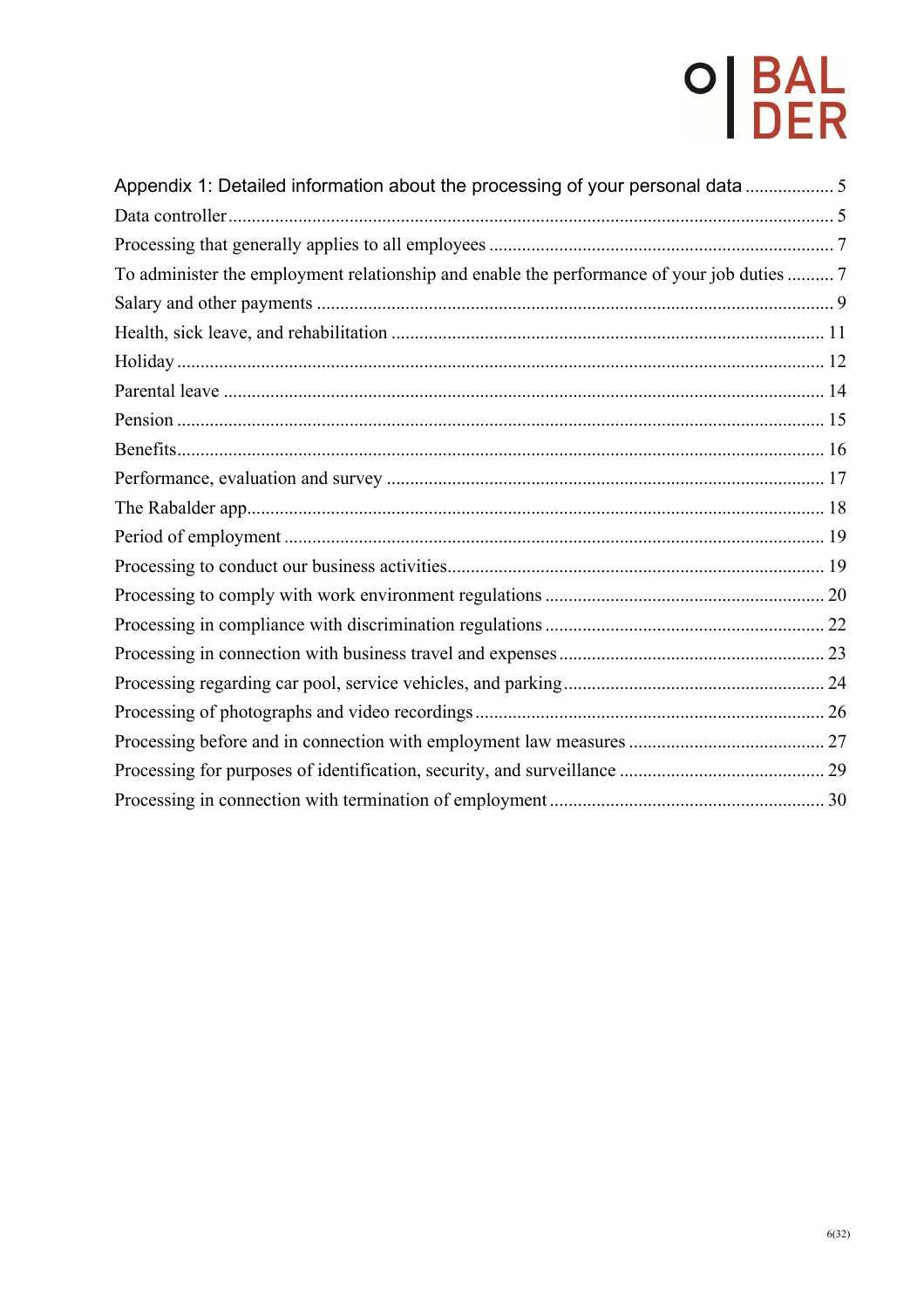## **Processing that generally applies to all employees**

#### **To administer the employment relationship and enable the performance of your job duties**

| Administer the employment contract and the employment relationship                                                                                                                                                                                             |                                                                                                                                     |
|----------------------------------------------------------------------------------------------------------------------------------------------------------------------------------------------------------------------------------------------------------------|-------------------------------------------------------------------------------------------------------------------------------------|
| Personal data being processed                                                                                                                                                                                                                                  | <b>Lawful basis</b>                                                                                                                 |
| • Personal data in the employment contract and any<br>confidentiality undertakings (name, contact details,<br>personal identity number, period of employment,<br>form of employment, salary information, holiday<br>allowance, benefits, and other conditions) | The employment contract<br>The processing of personal identity numbers is<br>necessary with regard to the purpose of the processing |
| • Information we received from you during the<br>recruitment process (such as application<br>documents in the form of CV, personal letter and<br>certifications, interview notes, and information from<br>your references)                                     |                                                                                                                                     |
| Retention period during employment: Throughout your employment                                                                                                                                                                                                 |                                                                                                                                     |

**Retention period after termination of employment:** We do not store your personal data for this purpose after you have terminated your employment

| Enable you to perform your tasks and use our IT solutions                 |                         |
|---------------------------------------------------------------------------|-------------------------|
| Personal data being processed                                             | Lawful basis            |
| $\bullet$ Name                                                            | The employment contract |
| • Contact details                                                         |                         |
| • Title and role                                                          |                         |
| • Your photograph                                                         |                         |
| • Employment number                                                       |                         |
| $\bullet$ IP address                                                      |                         |
| • User information, user profile, network ID,<br>permissions and the like |                         |
|                                                                           |                         |

**Retention period during employment:** Throughout your employment

**Retention period after termination of employment:** We do not store your personal data for this purpose after you have terminated your employment

| ID06 card                     |                     |
|-------------------------------|---------------------|
| Personal data being processed | <b>Lawful basis</b> |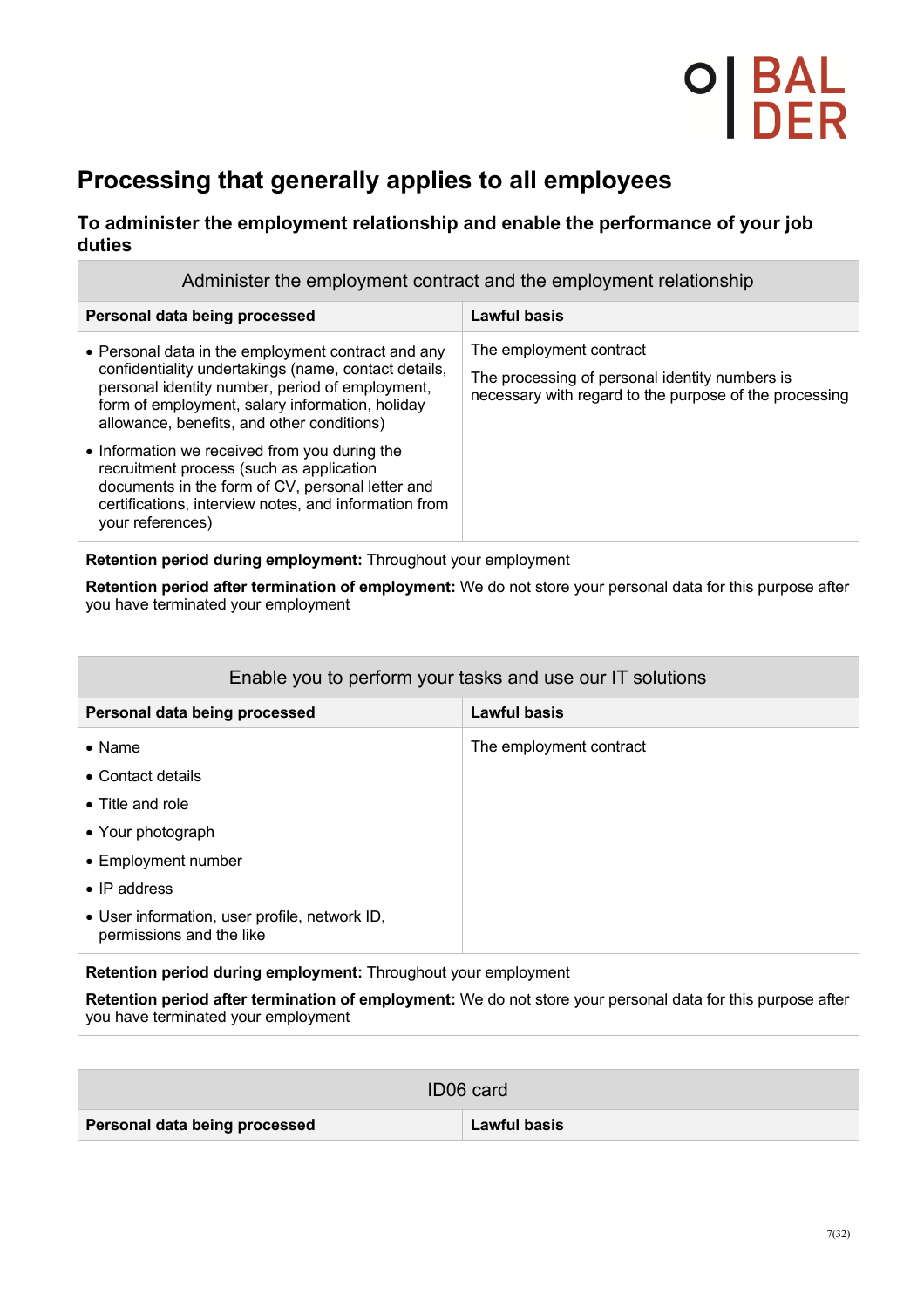| $\bullet$ Name             | The employment contract                                |
|----------------------------|--------------------------------------------------------|
| • Personal identity number | Fulfil a legal obligation                              |
| • Contact details          | The processing of personal identity numbers is         |
| • Your photograph          | necessary with regard to the purpose of the processing |
| • Profit centre            |                                                        |
|                            |                                                        |

**Retention period during employment:** During the period you have an ID06 card

**Retention period after termination of employment:** We do not store your personal data for this purpose after you have terminated your employment

| Insurance                                                                                            |                           |  |
|------------------------------------------------------------------------------------------------------|---------------------------|--|
| Personal data being processed                                                                        | Lawful basis              |  |
| $\bullet$ Name                                                                                       | The employment contract   |  |
| • Contact details                                                                                    | Fulfil a legal obligation |  |
| • Period of employment                                                                               |                           |  |
| • Form of employment                                                                                 |                           |  |
| • Information about salary and insurance fee                                                         |                           |  |
| Retention period during employment: Throughout your employment                                       |                           |  |
| Retention period after termination of employment: Until January the year after your employment ended |                           |  |

| Provide work clothes                                                                 |                         |
|--------------------------------------------------------------------------------------|-------------------------|
| Personal data being processed                                                        | Lawful basis            |
| $\bullet$ Name                                                                       | The employment contract |
| • Type of work clothes and size                                                      |                         |
| Retention period during employment: During the time we provide you with work clothes |                         |

**Retention period after termination of employment:** We do not store your personal data for this purpose after you have terminated your employment

| Your education and your skills      |                                                                                                                                                      |
|-------------------------------------|------------------------------------------------------------------------------------------------------------------------------------------------------|
| Personal data being processed       | Lawful basis                                                                                                                                         |
| $\bullet$ Name<br>• Contact details | Legal obligation in accordance with work environment<br>legislation to verify, in certain cases, that employees<br>have the right skills for the job |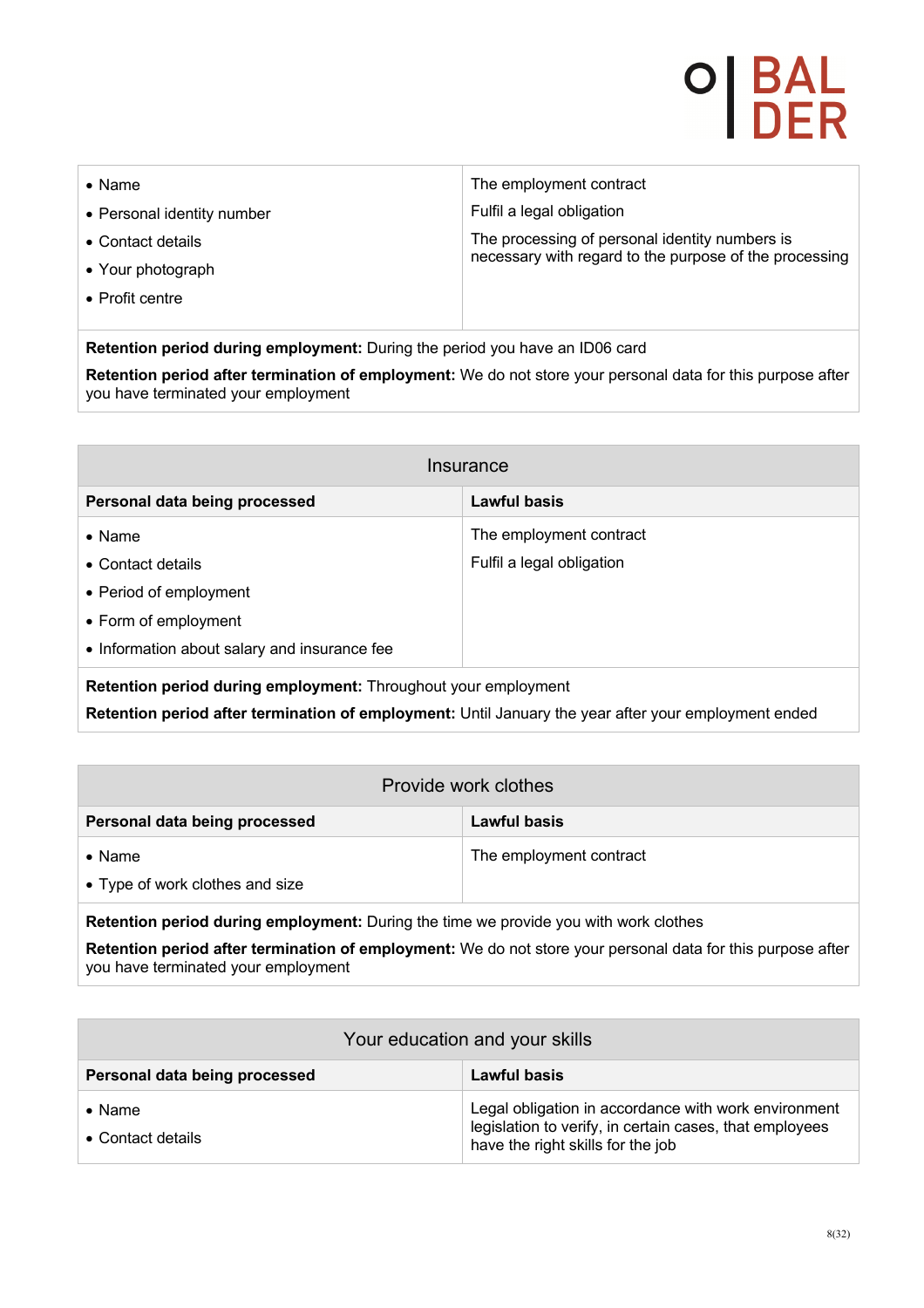| • Personal identity number                                                                                                        | <b>Balancing of interests</b>                                                                                                                                                                 |
|-----------------------------------------------------------------------------------------------------------------------------------|-----------------------------------------------------------------------------------------------------------------------------------------------------------------------------------------------|
| • Information about your skills in the form of training<br>you have registered for and training in which you<br>have participated | Our legitimate interest in following up and conducting<br>our business activities and in demonstrating to our<br>clients/customers that we can offer the right<br>competence for certain jobs |
|                                                                                                                                   | The processing of personal identity numbers is<br>necessary with regard to the purpose of the processing                                                                                      |
|                                                                                                                                   |                                                                                                                                                                                               |

**Retention period during employment:** Throughout your employmenti

**Retention period after termination of employment:** We do not store your personal data for this purpose after you have terminated your employment<sup>i</sup>

#### **Salary and other payments**

| Hours worked and absence                                       |                         |
|----------------------------------------------------------------|-------------------------|
| Personal data being processed                                  | Lawful basis            |
| $\bullet$ Name                                                 | The employment contract |
| • Hours worked                                                 |                         |
| • Absence and type of absence                                  |                         |
| Retention period during employment: Throughout your employment |                         |

**Retention period after termination of employment:** Up to and including the calendar year following the calendar year to which the hours worked and the absence refer

#### Salary and other remuneration

| Personal data being processed                  | <b>Lawful basis</b>                                    |
|------------------------------------------------|--------------------------------------------------------|
| $\bullet$ Name                                 | The employment contract                                |
| • Address                                      | The processing of personal identity numbers is         |
| • Personal identity number                     | necessary with regard to the purpose of the processing |
| • Bank account information                     |                                                        |
| • Information on salary and other remuneration |                                                        |
| • Payslips                                     |                                                        |
| • Salary payments                              |                                                        |
| $\bullet$ Time sheets                          |                                                        |
| $\bullet$ Sickness absence                     |                                                        |
| $\bullet$ Sick pay                             |                                                        |
| • Holiday                                      |                                                        |
| • Holiday pay                                  |                                                        |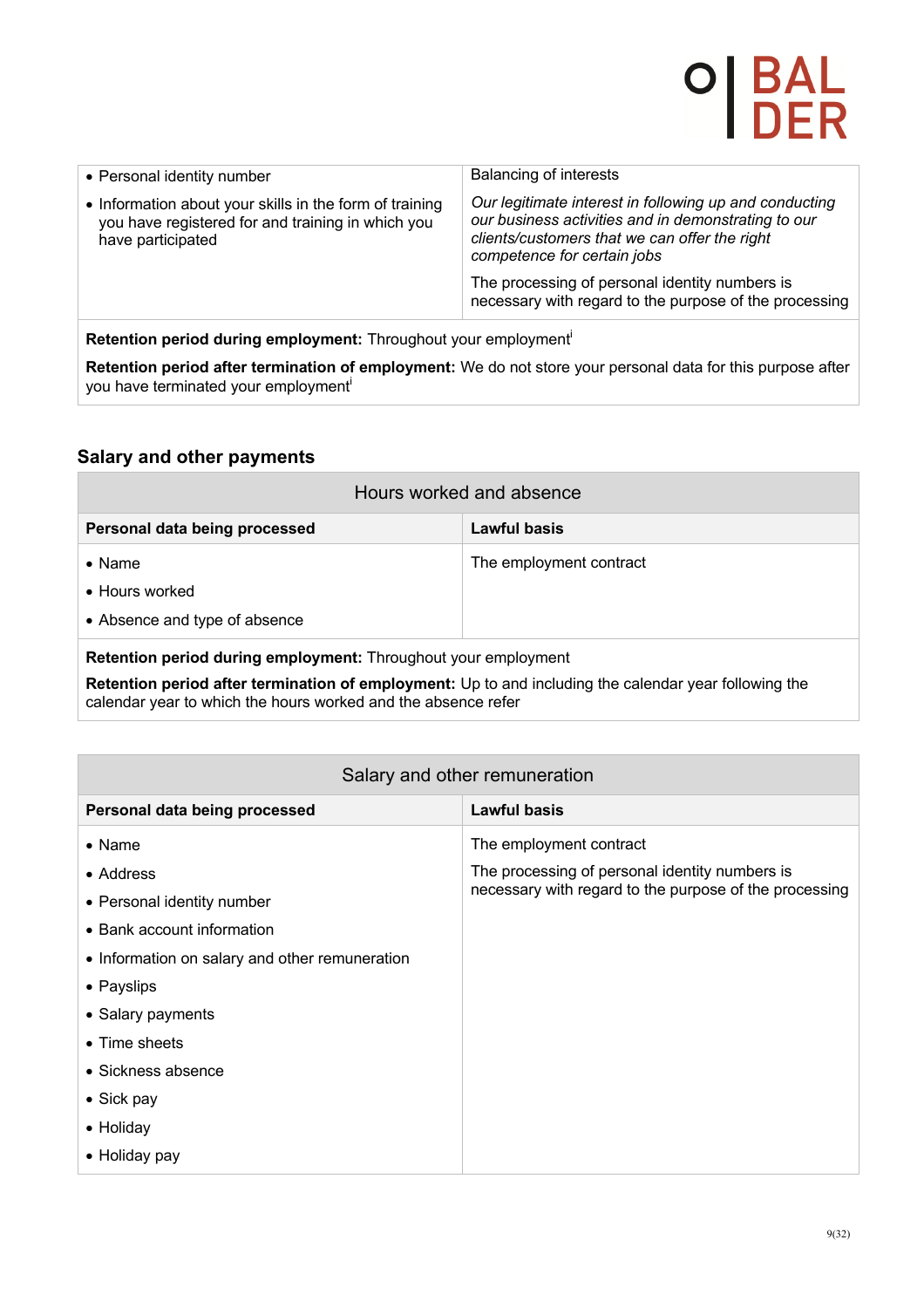# P | BA<br>I DE

- Holiday allowance
- Parental leave
- Pension provisions
- Tax rates and social security contributions

**Retention period during employment:** Up to and including the calendar year that follows the calendar year to which the compensation refers

**Retention period after termination of employment:** The data is processed for the full and final settlement of salary. After that, we do not store your personal data for this purpose after you have terminated your employment.

#### Attachment of earnings and reporting of garnishment and attachment to the Enforcement Authority

| Personal data being processed | Lawful basis                                                                                             |
|-------------------------------|----------------------------------------------------------------------------------------------------------|
| $\bullet$ Name                | Fulfil legal obligations in accordance with provisions of                                                |
| • Personal identity number    | the Enforcement Code                                                                                     |
| • Salary information          | The processing of personal identity numbers is<br>necessary with regard to the purpose of the processing |
| • Garnishment and attachment  |                                                                                                          |

**Retention period during employment:** The data is processed for the duration of the matter

**Retention period after termination of employment:** We do not store your personal data for this purpose after you have terminated your employment

### Protect our legal interests

(before and in connection with any dispute about salary payments and sick pay)

| Personal data being processed | <b>Lawful basis</b>                                                                                      |
|-------------------------------|----------------------------------------------------------------------------------------------------------|
| $\bullet$ Name                | <b>Balancing of interests</b>                                                                            |
| • Personal identity number    | Our legitimate interest in being able to present                                                         |
| • Salary information          | evidence in the event of a dispute                                                                       |
| • Sickness absence            | The processing of personal identity numbers is<br>necessary with regard to the purpose of the processing |
| • Sick pay                    |                                                                                                          |
| • Holiday pay                 |                                                                                                          |
| • Holiday allowance           |                                                                                                          |
| • Parental leave              |                                                                                                          |
| • Attachment of earnings      |                                                                                                          |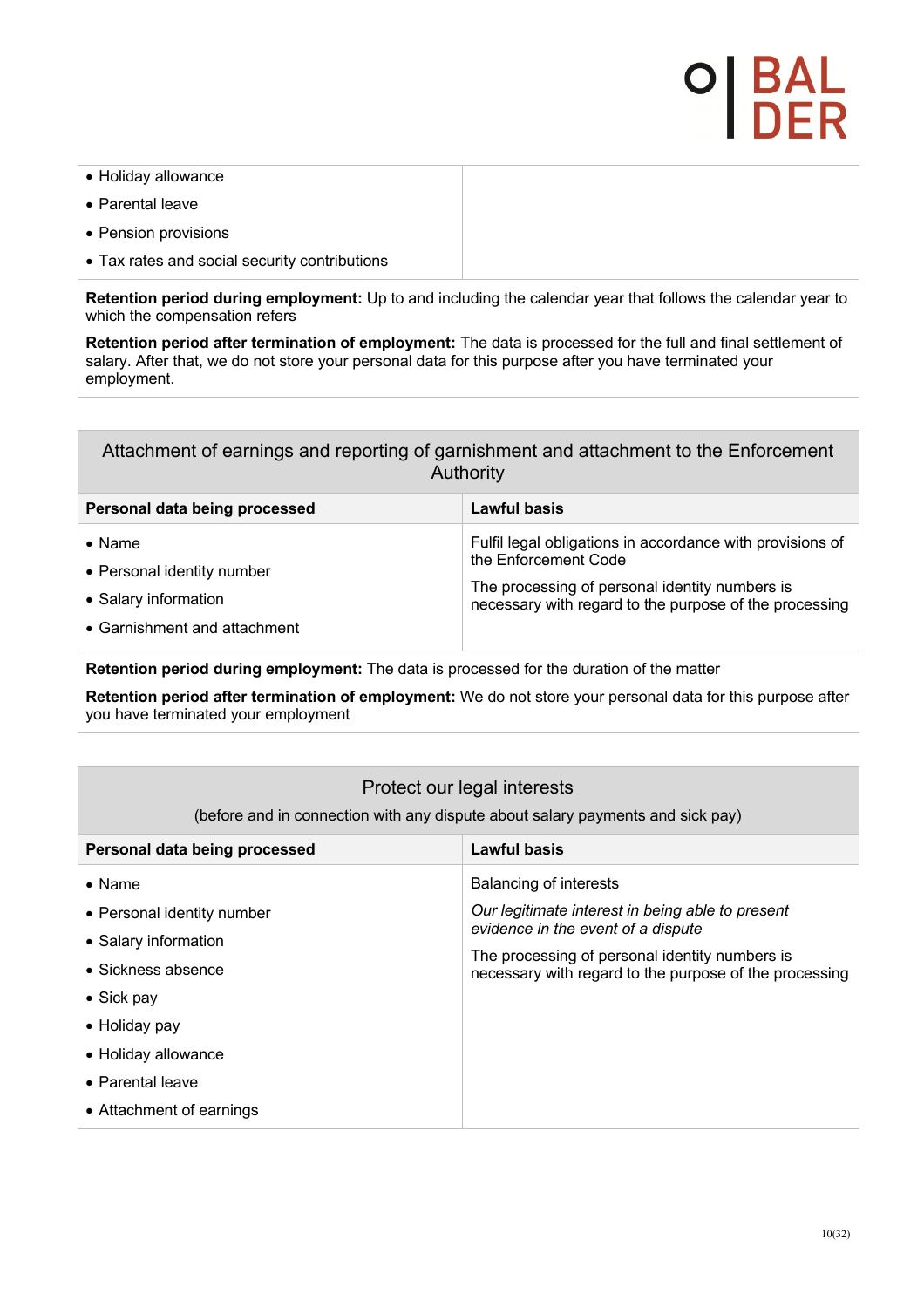**Retention period during employment:** Ten years after the origin of the claim, for example the day of the last salary payment<sup>i</sup>

**Retention period after termination of employment:** Ten years after the origin of the claim, for example the day of the last salary payment<sup>i</sup>

#### **Health, sick leave, and rehabilitation**

| Occupational health services                                             |                                                          |
|--------------------------------------------------------------------------|----------------------------------------------------------|
| Personal data being processed                                            | Lawful basis                                             |
| $\bullet$ Name                                                           | Fulfil legal obligations in work environment legislation |
| • Contact details                                                        | The processing of personal identity numbers is           |
| • Personal identity number                                               | necessary with regard to the purpose of the processing   |
| • Information that you are seeking care and the<br>reason for your visit |                                                          |
|                                                                          |                                                          |

**Retention period during employment:** During the ongoing matter. Thereafter, the personal data will be processed depending on the nature and duration of the illness

**Retention period after termination of employment:** We do not store your personal data for this purpose after you have terminated your employment

| Registration of sick leave to calculate and pay sick pay |                                                        |
|----------------------------------------------------------|--------------------------------------------------------|
| Personal data being processed                            | <b>Lawful basis</b>                                    |
| $\bullet$ Name                                           | Fulfil legal obligations under the Sick Pay Act        |
| • Personal identity number                               | The employment contract                                |
| • Period of employment                                   | The processing of personal identity numbers is         |
| • Form of employment                                     | necessary with regard to the purpose of the processing |
| • Salary information                                     |                                                        |
| • Sickness absence                                       |                                                        |
| $\bullet$ Sick pay                                       |                                                        |
| • Medical certificate                                    |                                                        |

**Retention period during employment:** During the current period of illness. Thereafter, the personal data will be processed depending on the nature and duration of the illness

**Retention period after termination of employment:** We process your personal data to calculate, pay, and administer final sick pay, we regularly purge personal data and do not store personal data longer than up to and including the calendar year following the calendar year to which the sick pay relates.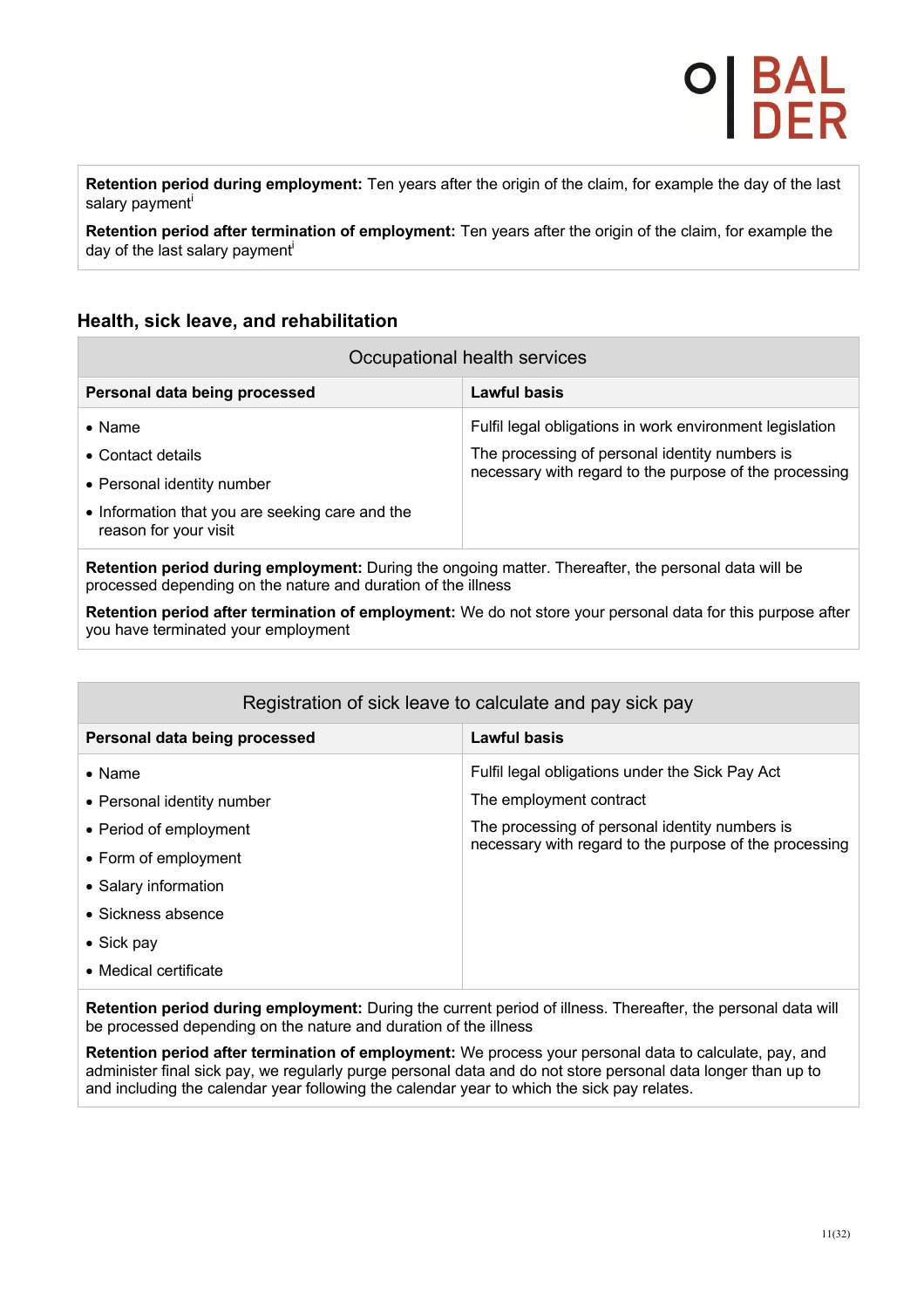| Work adaptation and rehabilitation                                                                                                                                                                                                  |                                                                                                                                                                                                                                                                       |
|-------------------------------------------------------------------------------------------------------------------------------------------------------------------------------------------------------------------------------------|-----------------------------------------------------------------------------------------------------------------------------------------------------------------------------------------------------------------------------------------------------------------------|
| Personal data being processed                                                                                                                                                                                                       | Lawful basis                                                                                                                                                                                                                                                          |
| $\bullet$ Name<br>• Personal identity number<br>• Sickness absence<br>$\bullet$ Sick pay<br>• Medical certificate, rehabilitation plan,<br>documentation of measures taken and other<br>documentation related to the rehabilitation | Fulfil legal obligations in accordance with applicable<br>work environment legislation and the Swedish Work<br><b>Environment Authority's regulations</b><br>The processing of personal identity numbers is<br>necessary with regard to the purpose of the processing |
| <b>Retention period during employment:</b> During the rebabilitation process, thereafter, personal data will be                                                                                                                     |                                                                                                                                                                                                                                                                       |

**Retention period during employment:** During the rehabilitation process, thereafter, personal data will be processed depending on the nature and duration of the illness

**Retention period after termination of employment:** We do not store your personal data for this purpose after you have terminated your employment

| Protect our legal interests<br>(before and in connection with a rehabilitation process and a potential legal dispute)                                                      |                                                                                                                                                |
|----------------------------------------------------------------------------------------------------------------------------------------------------------------------------|------------------------------------------------------------------------------------------------------------------------------------------------|
| Personal data being processed                                                                                                                                              | Lawful basis                                                                                                                                   |
| $\bullet$ Name<br>• Personal identity number                                                                                                                               | Balancing of interests<br>Our legitimate interest in being able to present                                                                     |
| • Sickness absence<br>$\bullet$ Sick pay<br>• Medical certificate                                                                                                          | evidence in the event of a dispute<br>The processing of personal identity numbers is<br>necessary with regard to the purpose of the processing |
| • Documentation in connection with measures taken<br>in the rehabilitation process                                                                                         |                                                                                                                                                |
| Retention period during employment: During the rehabilitation process, thereafter, personal data will be<br>processed depending on the nature and duration of the illness' |                                                                                                                                                |

**Retention period after termination of employment:** We do not store your personal data for this purpose after you have terminated your employment

#### **Holiday**

| Holiday pay and holiday allowance                                           |                                                          |
|-----------------------------------------------------------------------------|----------------------------------------------------------|
| (also applies to holiday pay based on parental leave and accumulated leave) |                                                          |
| Personal data being processed                                               | <b>Lawful basis</b>                                      |
| $\bullet$ Name                                                              | Fulfil legal obligations set out in the Annual Leave Act |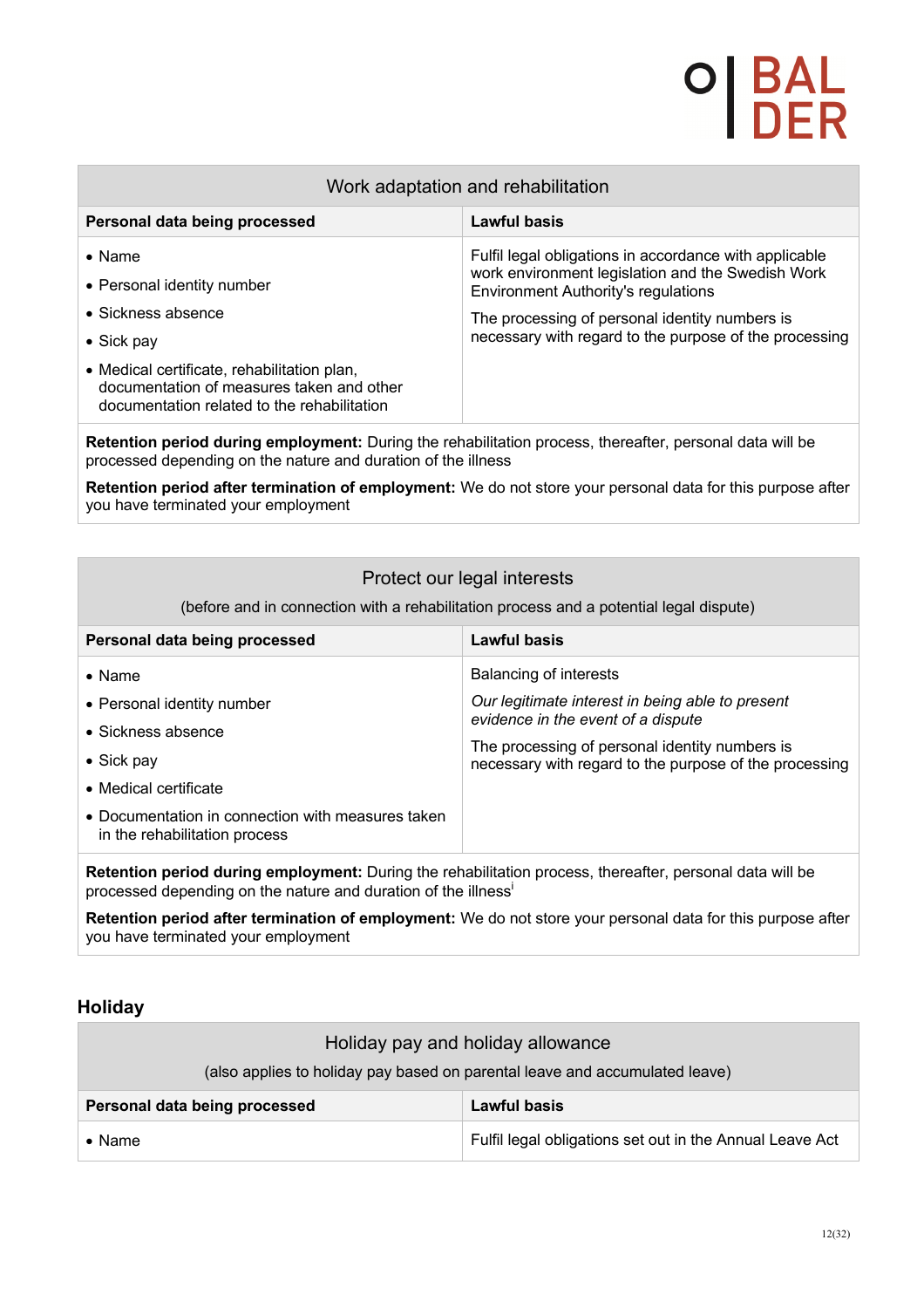# **DI BAL<br>I DER**

| • Bank account information                     | and the Parental Leave Act |
|------------------------------------------------|----------------------------|
| • Period of employment                         |                            |
| • Form of employment                           |                            |
| • Information about your child's date of birth |                            |
| • Holiday pay                                  |                            |
| • Holiday allowance                            |                            |
| • Accumulated leave                            |                            |
| • Parental leave                               |                            |
|                                                |                            |

**Retention period during employment:** Up to and including two years from the end of the leave year in which the employee would have received their holiday benefit or in which the accumulated leave was used

**Retention period after termination of employment:** Up to and including two years from the end of the leave year in which the employee would have received their holiday benefit

| Protect our legal interests<br>(before and in connection with any dispute related to holiday)                                                                                                                                                         |                                                                                                                                                                                                                              |
|-------------------------------------------------------------------------------------------------------------------------------------------------------------------------------------------------------------------------------------------------------|------------------------------------------------------------------------------------------------------------------------------------------------------------------------------------------------------------------------------|
| Personal data being processed                                                                                                                                                                                                                         | <b>Lawful basis</b>                                                                                                                                                                                                          |
| $\bullet$ Name<br>• Personal identity number<br>• Period of employment<br>• Form of employment<br>• Salary information<br>• Sickness absence<br>$\bullet$ Sick pay<br>• Holiday pay<br>• Holiday allowance<br>• Accumulated leave<br>• Parental leave | Balancing of interests<br>Our legitimate interest in being able to present<br>evidence in the event of a dispute<br>The processing of personal identity numbers is<br>necessary with regard to the purpose of the processing |
|                                                                                                                                                                                                                                                       |                                                                                                                                                                                                                              |

**Retention period during employment:** Up to and including two years from the end of the leave year in which the employee would have received their holiday benefit or the accumulated leave was used<sup>i</sup>

**Retention period after termination of employment:** Up to and including two years from the end of the leave year in which the employee would have received their holiday benefit or the accumulated leave was usedi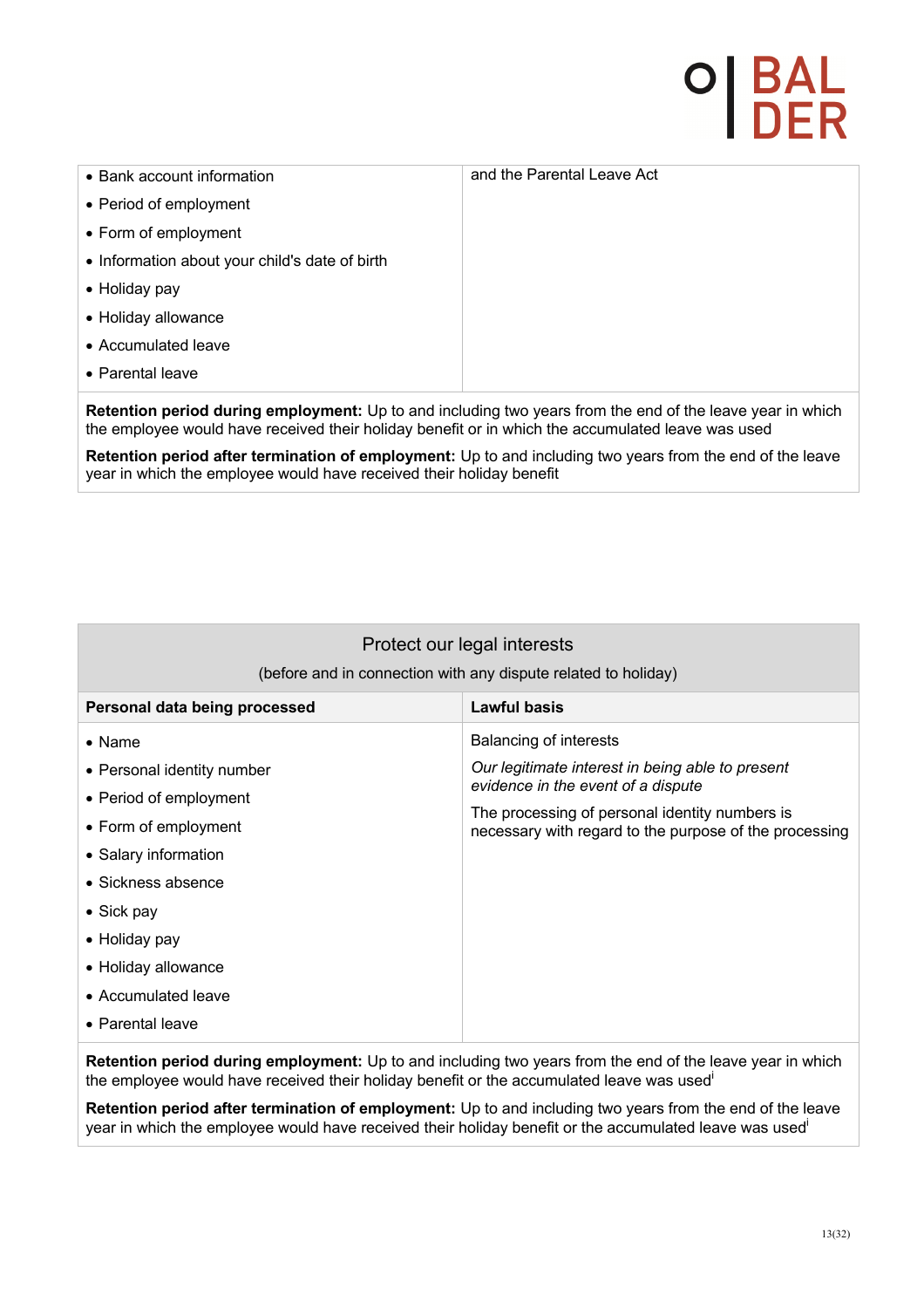# <sup>D</sup> BAL<br>DER

### **Parental leave**

| Administer parental leave       |                                                        |
|---------------------------------|--------------------------------------------------------|
| Personal data being processed   | <b>Lawful basis</b>                                    |
| $\bullet$ Name                  | Fulfil legal obligations under the Parental Leave Act  |
| • Personal identity number      | The processing of personal identity numbers is         |
| • Period of employment          | necessary with regard to the purpose of the processing |
| • Form of employment            |                                                        |
| • The age of your child         |                                                        |
| • Information about your salary |                                                        |
| • Holiday pay                   |                                                        |
| • Holiday allowance             |                                                        |
| • Accumulated leave             |                                                        |
| • Parental leave                |                                                        |
| .                               |                                                        |

**Retention period during employment:** Throughout your employment, we regularly delete personal information and do not store personal information beyond the calendar year following the calendar year to which the parental leave refers.

**Retention period after termination of employment:** We process your personal data to finally calculate parental leave, we regularly delete personal data and do not store personal data beyond the calendar year following the calendar year to which the parental leave refers

#### Protect our legal interests before and in connection with a potential dispute over parental leave

| Personal data being processed                                           | <b>Lawful basis</b>                                                                                      |
|-------------------------------------------------------------------------|----------------------------------------------------------------------------------------------------------|
| $\bullet$ Name                                                          | <b>Balancing of interests</b>                                                                            |
| • Personal identity number                                              | Our legitimate interest in being able to present                                                         |
| • Period of employment                                                  | evidence in the event of a dispute                                                                       |
| • Form of employment                                                    | The processing of personal identity numbers is<br>necessary with regard to the purpose of the processing |
| • Information on salary and parental leave                              |                                                                                                          |
| • Information and documentation linked to a<br>termination or dismissal |                                                                                                          |
| • Other information and documentation related to this                   |                                                                                                          |
| Detention nouis d'uning sandarment. Net relatent during sandarment      |                                                                                                          |

(actions due to termination and dismissal)

**Retention period during employment:** Not relevant during employment

**Retention period after termination of employment:** From two weeks up to and including one monthi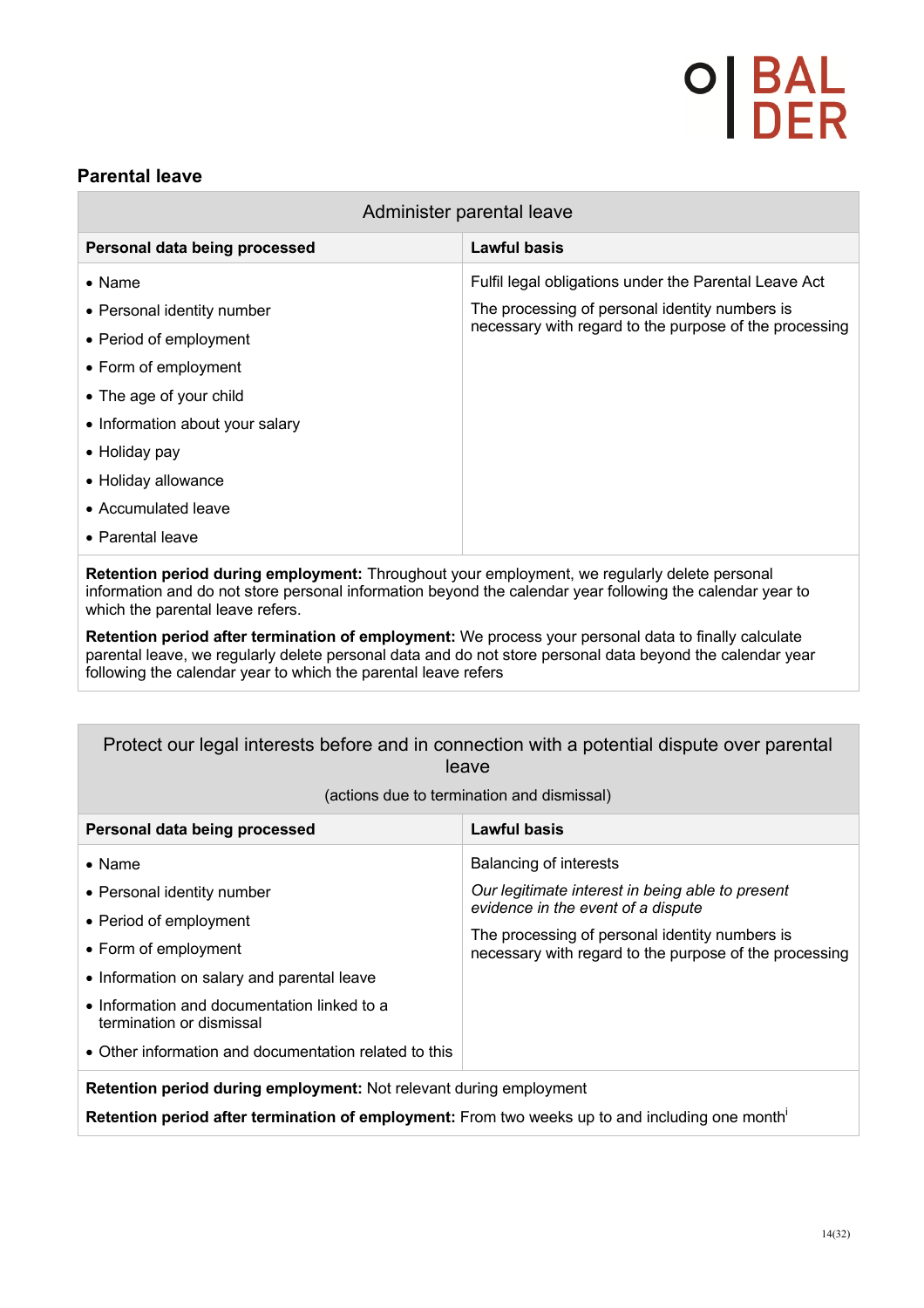# **DI BAL<br>I DER**

Protect our legal interests before and in connection with a potential dispute over parental leave

(actions on other grounds than termination and dismissal)

| Personal data being processed                                                                                                                                                                 | Lawful basis                                                                                                                                                                                                                        |
|-----------------------------------------------------------------------------------------------------------------------------------------------------------------------------------------------|-------------------------------------------------------------------------------------------------------------------------------------------------------------------------------------------------------------------------------------|
| $\bullet$ Name<br>• Personal identity number<br>• Period of employment<br>• Form of employment<br>• Information on salary and parental leave<br>• Other related information and documentation | <b>Balancing of interests</b><br>Our legitimate interest in being able to present<br>evidence in the event of a dispute<br>The processing of personal identity numbers is<br>necessary with regard to the purpose of the processing |

**Retention period during employment:** From four months up to two years (for example, from the alleged harmful act or knowledge of the alleged harmful act, depending on the specific situation), in some cases longer

**Retention period after termination of employment:** From four months up to two years (for example, from the alleged harmful act or knowledge of the alleged harmful act, depending on the specific situation), in some cases longeri 

### **Pension**

| Pension provisions                                                       |                                                        |
|--------------------------------------------------------------------------|--------------------------------------------------------|
| Personal data being processed                                            | <b>Lawful basis</b>                                    |
| $\bullet$ Name                                                           | Fulfil a legal obligation                              |
| • Personal identity number                                               | The processing of personal identity numbers is         |
| • Contact details                                                        | necessary with regard to the purpose of the processing |
| • Bank account information                                               |                                                        |
| • Hours worked                                                           |                                                        |
| • Period of employment                                                   |                                                        |
| • Form of employment                                                     |                                                        |
| • Pension provisions                                                     |                                                        |
| ■ 2008年2月20日 2月20日 1月20日 2月20日 2月20日 1月20日 1月20日 2月20日 2月20日 2月20日 2月20日 |                                                        |

**Retention period during employment:** Throughout your employment

**Retention period after termination of employment:** We do not store your personal data for this purpose after you have terminated your employment

| Salary exchange               |                     |
|-------------------------------|---------------------|
| Personal data being processed | <b>Lawful basis</b> |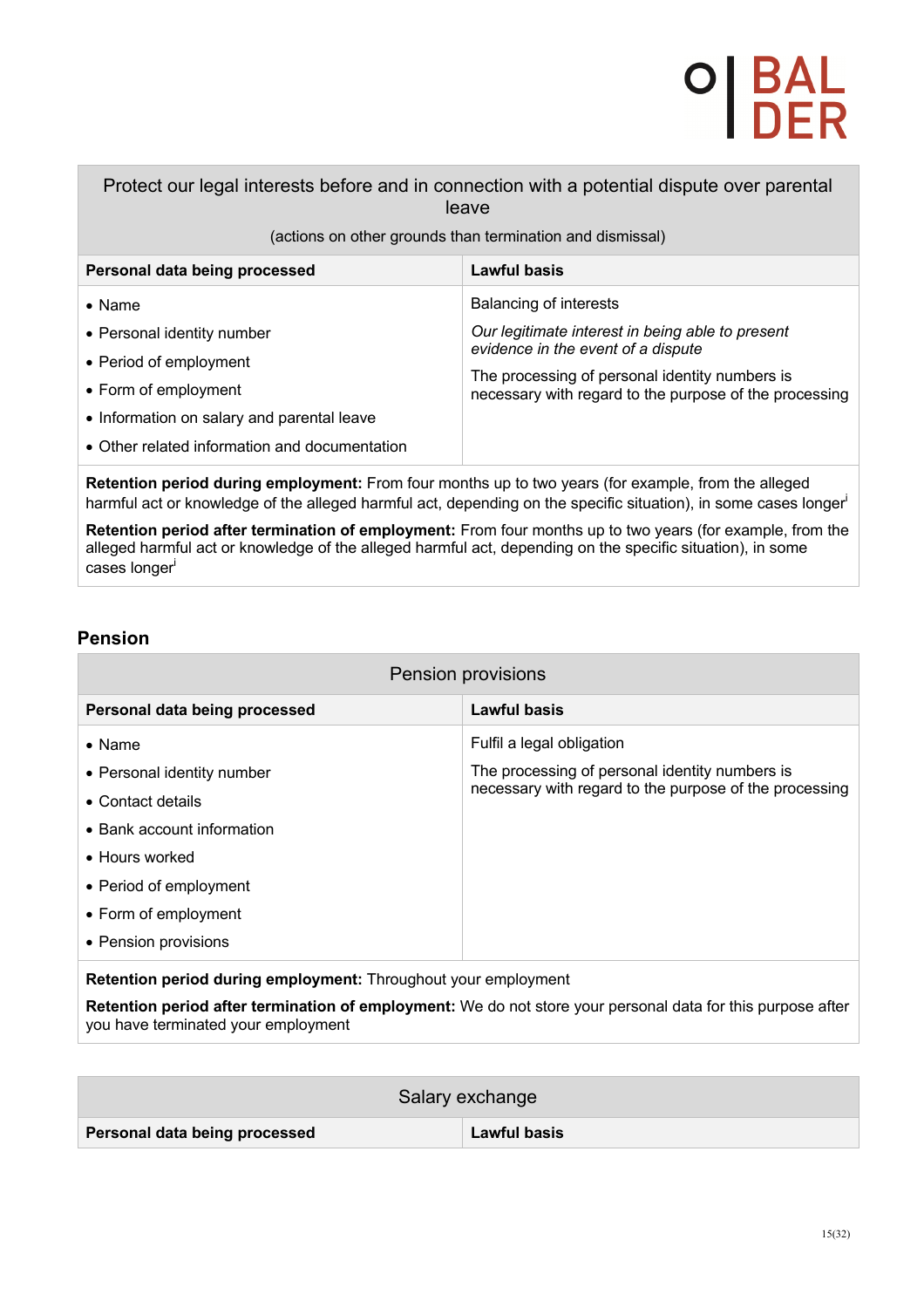# 이 BAL<br>| DER

| $\bullet$ Name                                                 | <b>Balancing of interests</b>                                                                            |
|----------------------------------------------------------------|----------------------------------------------------------------------------------------------------------|
| • Personal identity number                                     | Our legitimate interest in offering you the opportunity to                                               |
| • Contact details                                              | exchange gross salary                                                                                    |
| • Salary                                                       | The processing of personal identity numbers is<br>necessary with regard to the purpose of the processing |
| • Pension provisions                                           |                                                                                                          |
| • Gross salary exchange                                        |                                                                                                          |
| Retention period during employment: Throughout your employment |                                                                                                          |

**Retention period after termination of employment:** We do not store your personal data for this purpose after you have terminated your employment

### Protect our legal interests

(before and in connection with a potential dispute about pension and pension benefits)

| Personal data being processed                                                                                          | Lawful basis                                                                                                                                                                                                                 |
|------------------------------------------------------------------------------------------------------------------------|------------------------------------------------------------------------------------------------------------------------------------------------------------------------------------------------------------------------------|
| $\bullet$ Name<br>• Personal identity number<br>• Period of employment<br>• Form of employment<br>• Pension provisions | Balancing of interests<br>Our legitimate interest in being able to present<br>evidence in the event of a dispute<br>The processing of personal identity numbers is<br>necessary with regard to the purpose of the processing |
| • Other information and documentation related to this                                                                  |                                                                                                                                                                                                                              |

**Retention period during employment:** Ten years (calculated from the day when the claim can first be pursued)<sup>i</sup>

**Retention period after termination of employment:** Ten years (calculated from the day when the claim can first be pursued $j^{i}$ 

#### **Benefits**

| Gym membership card           |                                               |
|-------------------------------|-----------------------------------------------|
| Personal data being processed | Lawful basis                                  |
| $\bullet$ Name                | <b>Balancing of interests</b>                 |
| • Personal identity number    | Our legitimate interest in offering you a gym |
| • Contact details             | membership card                               |
| • Gym membership card         |                                               |
| $\bullet$ Cost                |                                               |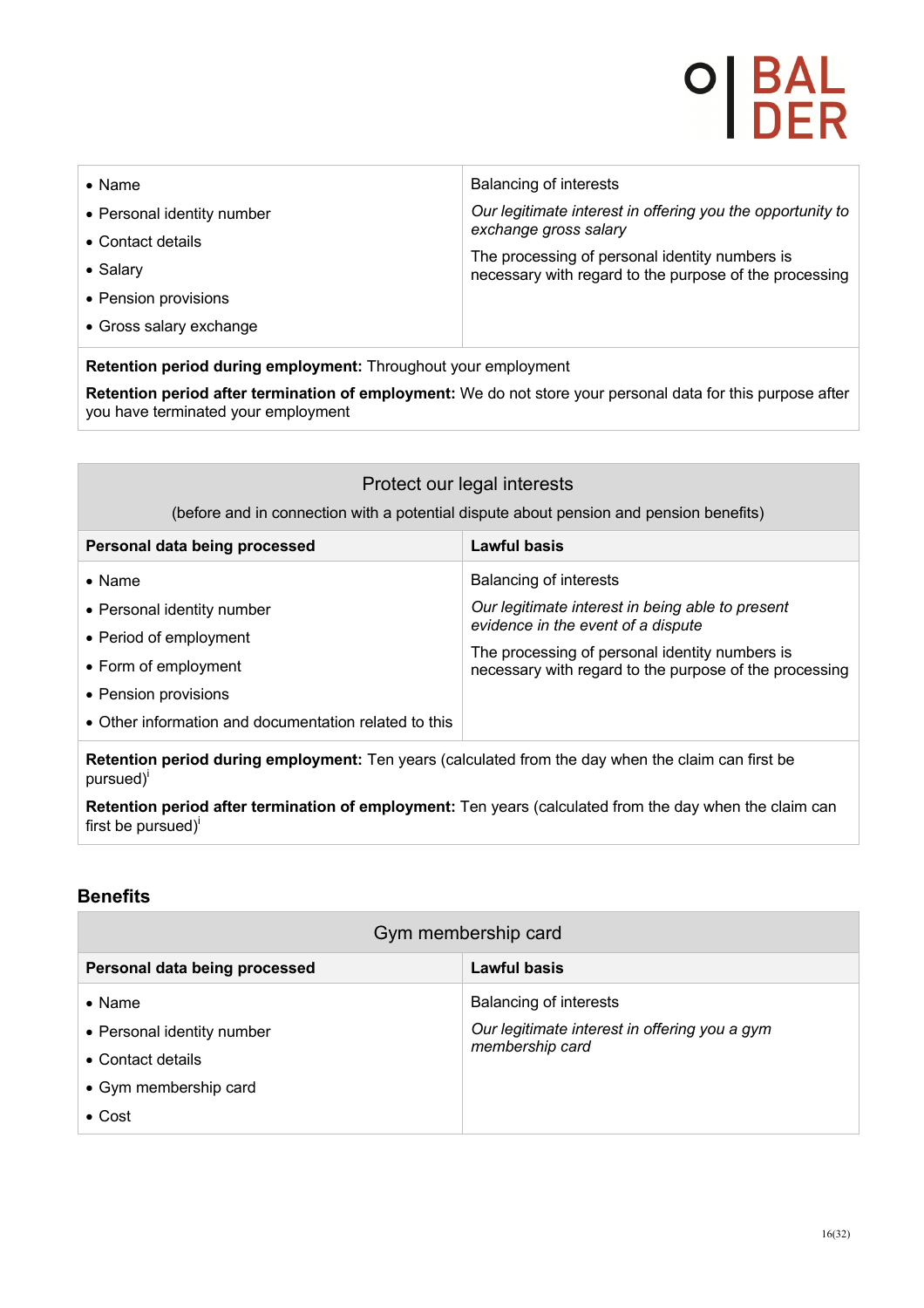**Retention period during employment:** The data is processed to order a gym membership card, after which the personal data is not processed for this purpose

**Retention period after termination of employment:** We do not store your personal data for this purpose after you have terminated your employment

| Car and fuel benefit                                                                                                                                            |                                                       |
|-----------------------------------------------------------------------------------------------------------------------------------------------------------------|-------------------------------------------------------|
| Personal data being processed                                                                                                                                   | <b>Lawful basis</b>                                   |
| $\bullet$ Name                                                                                                                                                  | <b>Balancing of interests</b>                         |
| • Employment number                                                                                                                                             | Our legitimate interest in offering you a car benefit |
| • Personal identity number                                                                                                                                      |                                                       |
| • Contact details                                                                                                                                               |                                                       |
| • Bank account number                                                                                                                                           |                                                       |
| • Registration number and information about the car<br>you are using                                                                                            |                                                       |
| • Profit centre                                                                                                                                                 |                                                       |
| • Fuel card data                                                                                                                                                |                                                       |
| • To what extent you bought fuel                                                                                                                                |                                                       |
| • GPS data for registration in journey log (see more<br>in journal log tables)                                                                                  |                                                       |
| • Information if you have been involved in a road<br>traffic accident and the circumstances surrounding<br>the accident                                         |                                                       |
| • Information about traffic-related fines                                                                                                                       |                                                       |
| Retention period during employment: While you have car and fuel benefit                                                                                         |                                                       |
| Retention period after termination of employment: Up to and including the calendar year following the<br>calendar year to which the car and fuel benefit refers |                                                       |

#### **Performance, evaluation and survey**

| Follow up on your work and your personal goals                                              |                                                          |
|---------------------------------------------------------------------------------------------|----------------------------------------------------------|
| Personal data being processed                                                               | Lawful basis                                             |
| $\bullet$ Your name                                                                         | <b>Balancing of interests</b>                            |
| • Your personal goals                                                                       | Our legitimate interest in following up on your work and |
| • Information from performance appraisals and<br>information about you from your manager(s) | your personal goals                                      |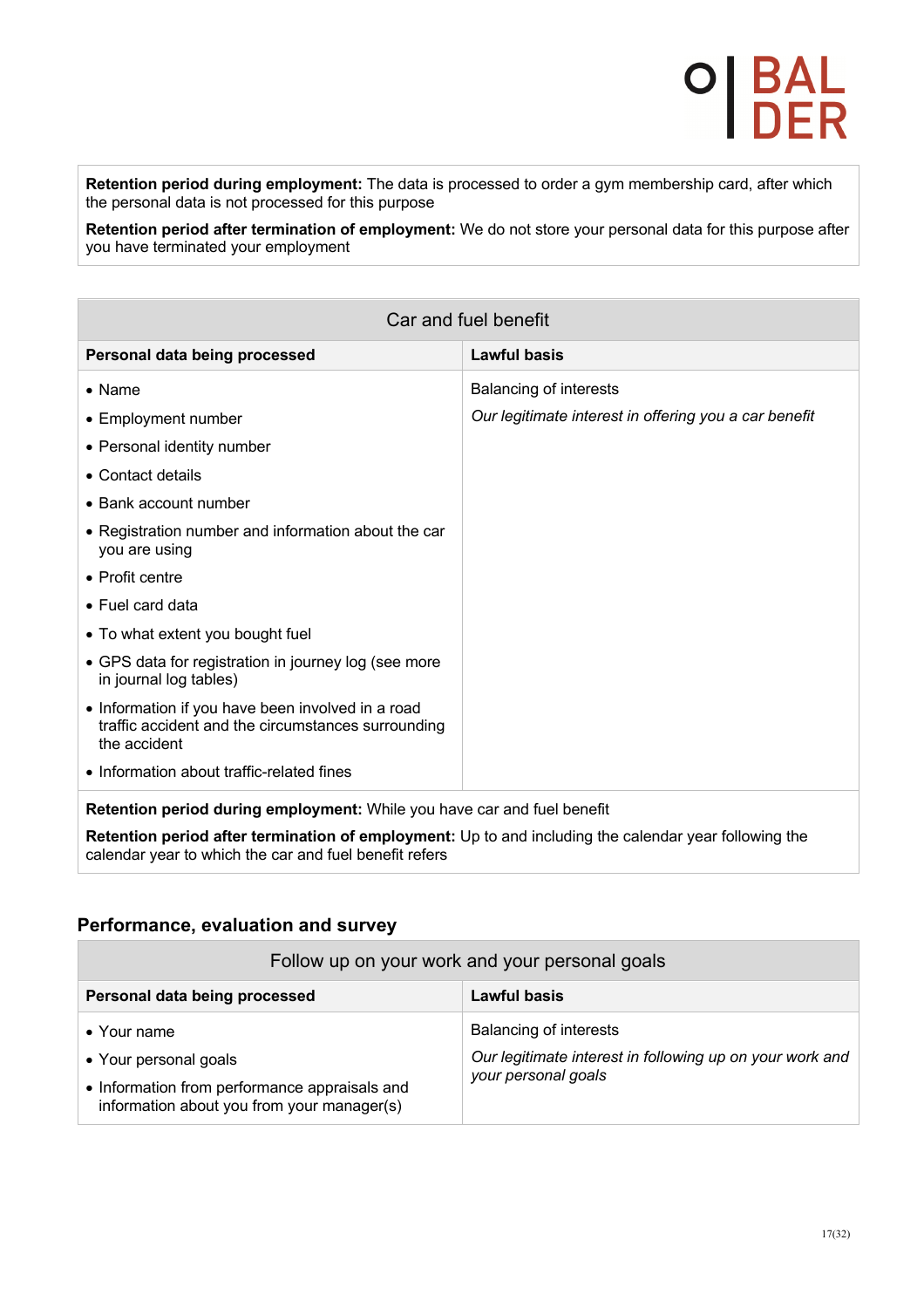**Retention period during employment:** Until the next performance appraisal (performance appraisals are carried out at approximately one-year intervals)

**Retention period after termination of employment:** We do not store your personal data for this purpose after you have terminated your employment

| Employee surveys                                                                                                                                           |                                                                                                                        |
|------------------------------------------------------------------------------------------------------------------------------------------------------------|------------------------------------------------------------------------------------------------------------------------|
| Personal data being processed                                                                                                                              | Lawful basis                                                                                                           |
| • Data from the employee survey, in cases where it<br>constitutes personal data                                                                            | Balancing of interests<br>Our legitimate interest in analysing and following up<br>our operations and work environment |
| Retention period during employment: Up to and including the next employee survey (employee surveys are<br>carried out at approximately one-year intervals) |                                                                                                                        |

**Retention period after termination of employment:** Up to and including the next employee survey (employee surveys are carried out at approximately one-year intervals)

#### **The Rabalder app**

| The RaBalder app                                                                                                                                                                                                                                                                                                                                                          |                                                                                                                                                                                                                           |
|---------------------------------------------------------------------------------------------------------------------------------------------------------------------------------------------------------------------------------------------------------------------------------------------------------------------------------------------------------------------------|---------------------------------------------------------------------------------------------------------------------------------------------------------------------------------------------------------------------------|
| Personal data being processed                                                                                                                                                                                                                                                                                                                                             | <b>Lawful basis</b>                                                                                                                                                                                                       |
| $\bullet$ Name<br>$\bullet$ Gender<br>$\bullet$ Contact details<br>• Photograph                                                                                                                                                                                                                                                                                           | <b>Balancing of interests</b><br>Our legitimate interest in following up and conducting<br>our business activities, motivating our employees and,<br>for educational purposes, keeping statistics on signed<br>agreements |
| • Group affiliation<br>• Points and statistics on some of your achieved<br>goals, sales and leasing processes and tasks<br>performed (including information about your<br>performance such as signed agreements)<br>• Other information that appears about you in the<br>app (such as likes, comments, or other information<br>that you or someone else writes about you) |                                                                                                                                                                                                                           |
| <b>Retention period during employment: 14 months</b><br><b>Retention period after termination of employment: 3 months</b>                                                                                                                                                                                                                                                 |                                                                                                                                                                                                                           |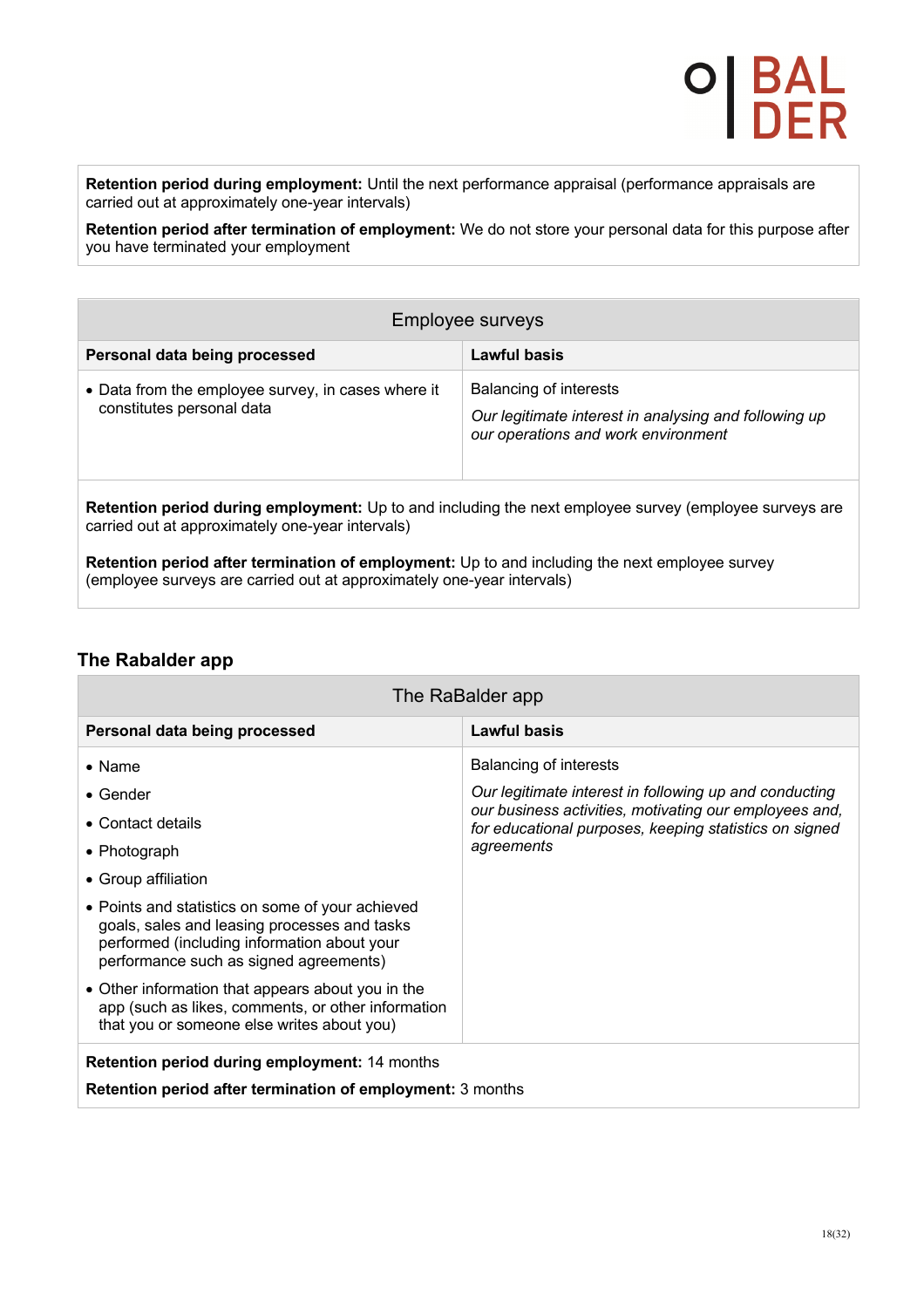#### **Period of employment**

| Calculate employment and notice period                                                                                                      |                                                                        |
|---------------------------------------------------------------------------------------------------------------------------------------------|------------------------------------------------------------------------|
| Personal data being processed                                                                                                               | Lawful basis                                                           |
| $\bullet$ Name<br>$\bullet$ Age<br>• Period of employment<br>• Form of employment<br>• Notice period                                        | Fulfil legal obligations under the Employment<br><b>Protection Act</b> |
| <b>Retention period during employment:</b> Throughout your employment<br>Retention period after termination of employment: Until you retire |                                                                        |

| Calculate when a fixed-term employment form transitions to employment for an indefinite<br>period                                                                        |                                                                        |
|--------------------------------------------------------------------------------------------------------------------------------------------------------------------------|------------------------------------------------------------------------|
| Personal data being processed                                                                                                                                            | Lawful basis                                                           |
| $\bullet$ Name<br>• Period of employment<br>• Form of employment                                                                                                         | Fulfil legal obligations under the Employment<br><b>Protection Act</b> |
| Retention period during employment: Throughout your employment<br>Retention period after termination of employment: At least five years (from termination of employment) |                                                                        |

## **Processing to conduct our business activities**

| Fulfil our accounting obligations                                                                                                                                                                                                                                                                                                               |                                      |
|-------------------------------------------------------------------------------------------------------------------------------------------------------------------------------------------------------------------------------------------------------------------------------------------------------------------------------------------------|--------------------------------------|
| Personal data being processed                                                                                                                                                                                                                                                                                                                   | Lawful basis                         |
| $\bullet$ Name<br>• Personal identity number<br>$\bullet$ Profit centre<br>• Payslips<br>• Information from the payroll system such as<br>information on salary, benefits, sick pay, holiday<br>pay, holiday allowance, parental leave, pension<br>provisions, social security contributions, tax rates,<br>attachment<br>$\bullet$ Time sheets | Fulfil a legal accounting obligation |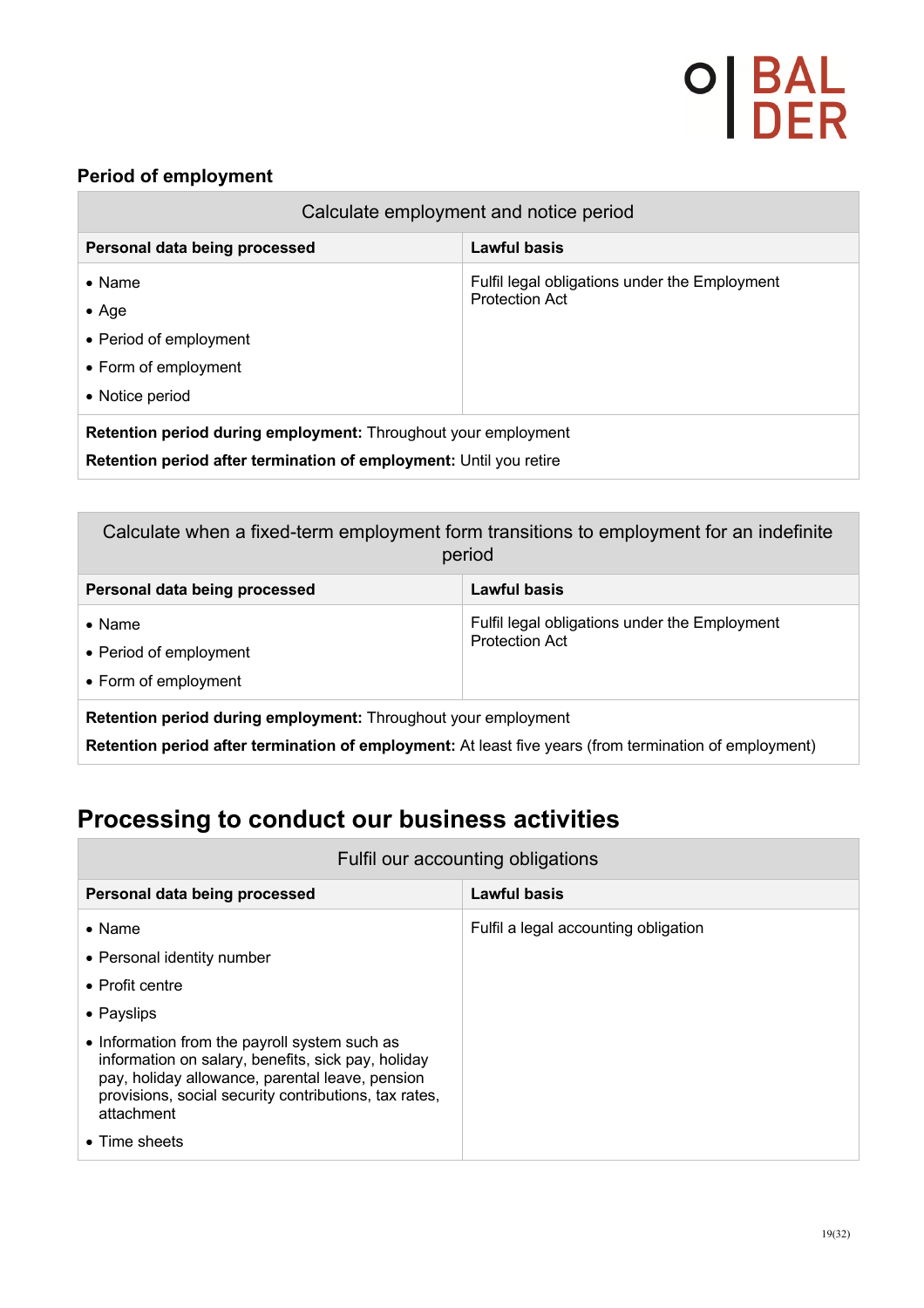- Information on compensation for travel expenses and other expenses
- Other information needed for our accounting where your personal data appears

**Retention period during employment:** Up to and including the seventh year after the end of the calendar year in which the financial year ended

**Retention period after termination of employment:** Up to and including the seventh year after the end of the calendar year in which the financial year ended

| Conduct our business                                                                      |                                                                                            |
|-------------------------------------------------------------------------------------------|--------------------------------------------------------------------------------------------|
| Personal data being processed                                                             | Lawful basis                                                                               |
| • Information in unstructured material, such as<br>documents, minutes, and email messages | Balancing of interests<br>Our legitimate interest in conducting our business<br>activities |

**Retention period during employment:** Throughout your employment

**Retention period after termination of employment:** As long as the information is needed for us to be able to conduct our business activities

### **Processing to comply with work environment regulations**

#### Systematic Work Environment Management

Investigate, carry out, and follow up the activities to prevent accidents and ill health, follow-up of incidents, safety inspections, statistics and report workplace accidents, incidents and occupational illness, etc.

| Personal data being processed                                                                                                                                           | Lawful basis                                                                                             |
|-------------------------------------------------------------------------------------------------------------------------------------------------------------------------|----------------------------------------------------------------------------------------------------------|
| $\bullet$ Name                                                                                                                                                          | Fulfil legal obligations under work environment<br>legislation                                           |
| • Personal identity number                                                                                                                                              |                                                                                                          |
| • Workplace                                                                                                                                                             | The processing of personal identity numbers is<br>necessary with regard to the purpose of the processing |
| • Position and profession                                                                                                                                               |                                                                                                          |
| • Sickness absence                                                                                                                                                      |                                                                                                          |
| • Information about your health if you have suffered a<br>workplace accident                                                                                            |                                                                                                          |
| • Data in various health and safety documents such<br>as participation in safety rounds, action plans,<br>reports and analyses to improve the work<br>environment, etc. |                                                                                                          |
| • Other information and documentation necessary for<br>our systematic work environment management                                                                       |                                                                                                          |

O| BA<br>I DE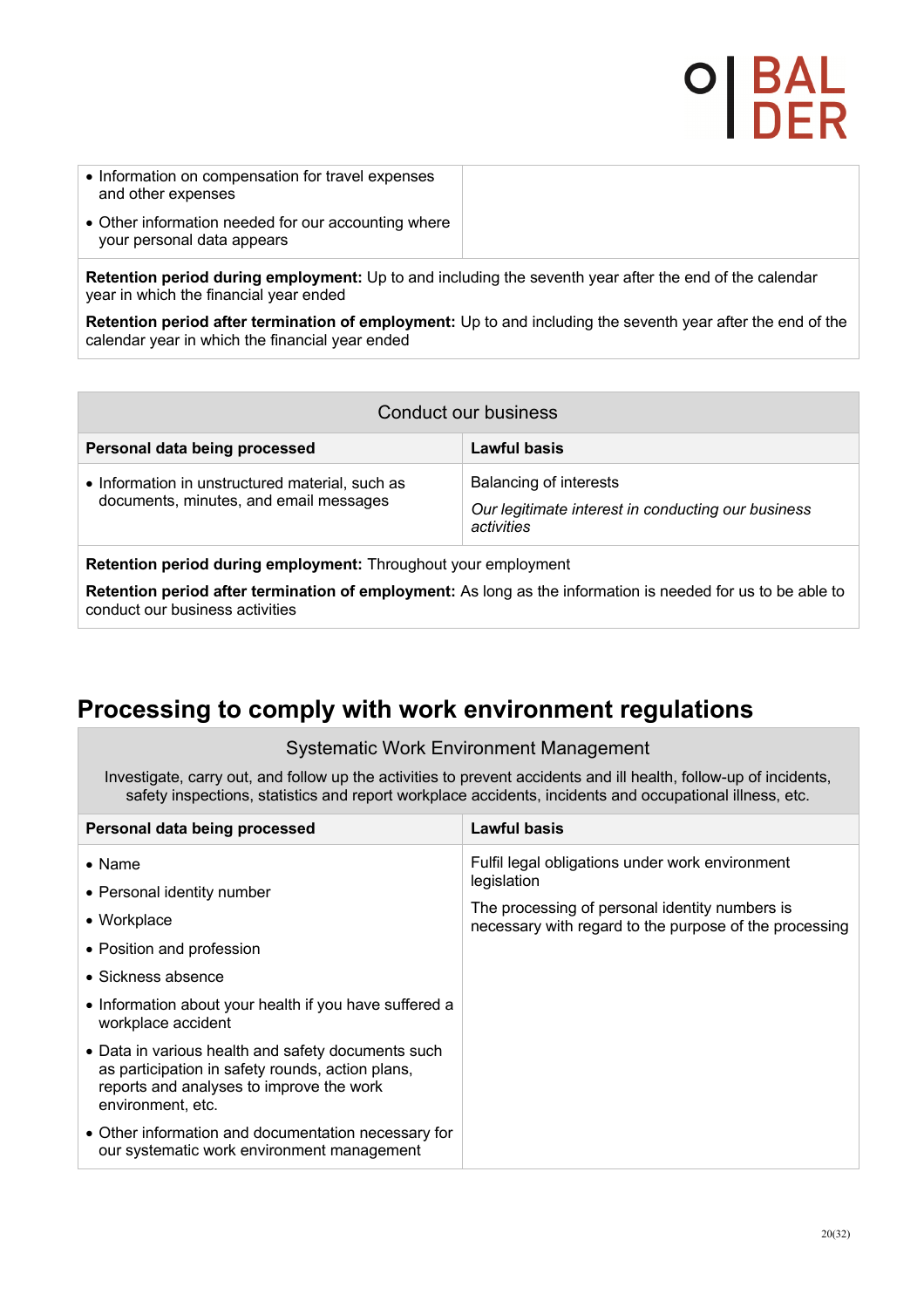**Retention period during employment:** Throughout your employment

**Retention period after termination of employment:** As long as the data is necessary for systematic work environment management

| Maintain and preserve various health and safety documents                                                                                                                                    |                                                          |
|----------------------------------------------------------------------------------------------------------------------------------------------------------------------------------------------|----------------------------------------------------------|
| Personal data being processed                                                                                                                                                                | Lawful basis                                             |
| • Health and safety documents (such as certificates,<br>records of inspection, testing and examination) that<br>contain information about you in the form of, for<br>example, name and title | Fulfil legal obligations in work environment legislation |
| Retention period during employment: Five years (from the day the document was issued)                                                                                                        |                                                          |

**Retention period after termination of employment:** Five years (from the day the document was issued)

| Distribute and manage health and safety responsibilities                                                                       |                                                                |  |
|--------------------------------------------------------------------------------------------------------------------------------|----------------------------------------------------------------|--|
| Personal data being processed                                                                                                  | Lawful basis                                                   |  |
| • Documentation on the distribution of health and<br>safety responsibilities, with information about your<br>name and position | Fulfil legal obligations under work environment<br>legislation |  |
| <b>Retention period during employment:</b> During the period of liability                                                      |                                                                |  |

**Retention period after termination of employment:** We do not store your personal data for this purpose after you have terminated your employment

| Eye examination and terminal glasses |                                                         |
|--------------------------------------|---------------------------------------------------------|
| Personal data being processed        | Lawful basis                                            |
| $\bullet$ Name                       | Fulfil legal obligations in accordance with the Swedish |
| • Disbursements                      | Work Environment Authority's regulations                |
| • Bank account information           |                                                         |
| • Information about your vision      |                                                         |
|                                      |                                                         |

**Retention period during employment:** During ongoing matter

**Retention period after termination of employment:** We do not store your personal data for this purpose after you have terminated your employment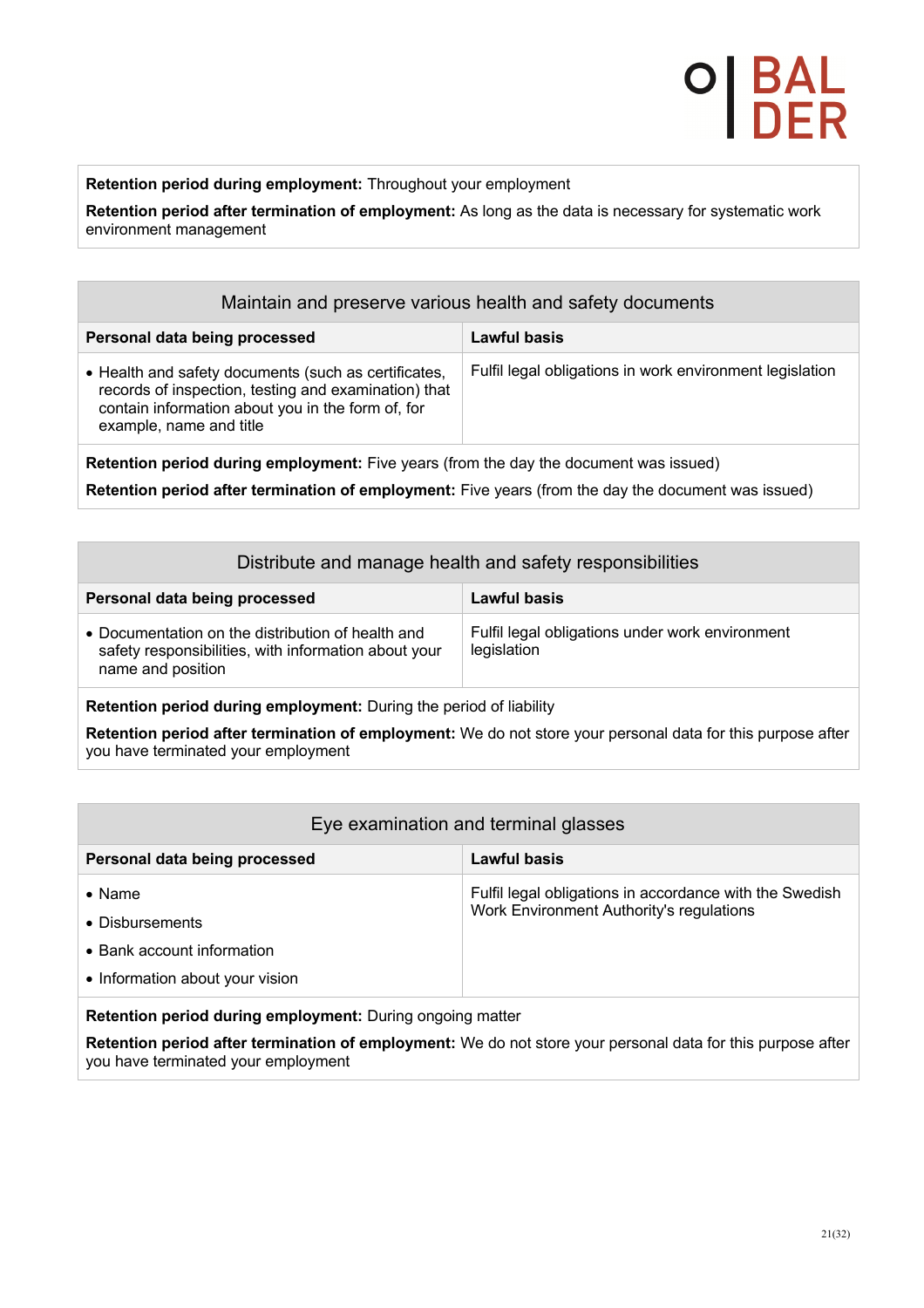## 이 B/<br>I DI

#### Protect our legal interests

(before and in connection with matters, cases and disputes related to work environment and violation of the Work Environment Act)

| Personal data being processed                                                                                                                                                | <b>Lawful basis</b>                                                                                      |
|------------------------------------------------------------------------------------------------------------------------------------------------------------------------------|----------------------------------------------------------------------------------------------------------|
| $\bullet$ Name                                                                                                                                                               | Balancing of interests                                                                                   |
| • Personal identity number                                                                                                                                                   | Our legitimate interest in being able to present                                                         |
| • Workplace                                                                                                                                                                  | evidence in matters, cases and disputes related to<br>work environment and violation of the Work         |
| • Profession and position                                                                                                                                                    | <b>Environment Act</b>                                                                                   |
| $\bullet$ Sickness absence                                                                                                                                                   | The processing of personal identity numbers is<br>necessary with regard to the purpose of the processing |
| • Information about your health if you have suffered a<br>workplace accident                                                                                                 |                                                                                                          |
| • Data in various health and safety documents such<br>as participation in safety rounds, action plans,<br>reports and analyses to improve the work<br>environment, etc.      |                                                                                                          |
| • Other information and documentation necessary for<br>our systematic work environment management                                                                            |                                                                                                          |
| Retention period during employment: Up to and including ten years from the incident in question (for<br>example, from the time the alleged crime was committed) <sup>1</sup> |                                                                                                          |

**Retention period after termination of employment:** Up to and including ten years from the incident in question (for example, from the time the alleged crime was committed)<sup>i</sup>

## **Processing in compliance with discrimination regulations**

| Salary survey                 |                                                       |
|-------------------------------|-------------------------------------------------------|
| Personal data being processed | Lawful basis                                          |
| $\bullet$ Name                | Fulfil legal obligations under the Discrimination Act |
| $\bullet$ Gender              |                                                       |
| • Salary                      |                                                       |
| • Work benefits               |                                                       |

**Retention period during employment:** Salary survey is carried out with a one-year periodicity and we need to save data for up to two years to carry out a salary survey

**Retention period after termination of employment:** Salary survey is carried out with a one-year periodicity and we need to save data for up to two years to carry out a salary survey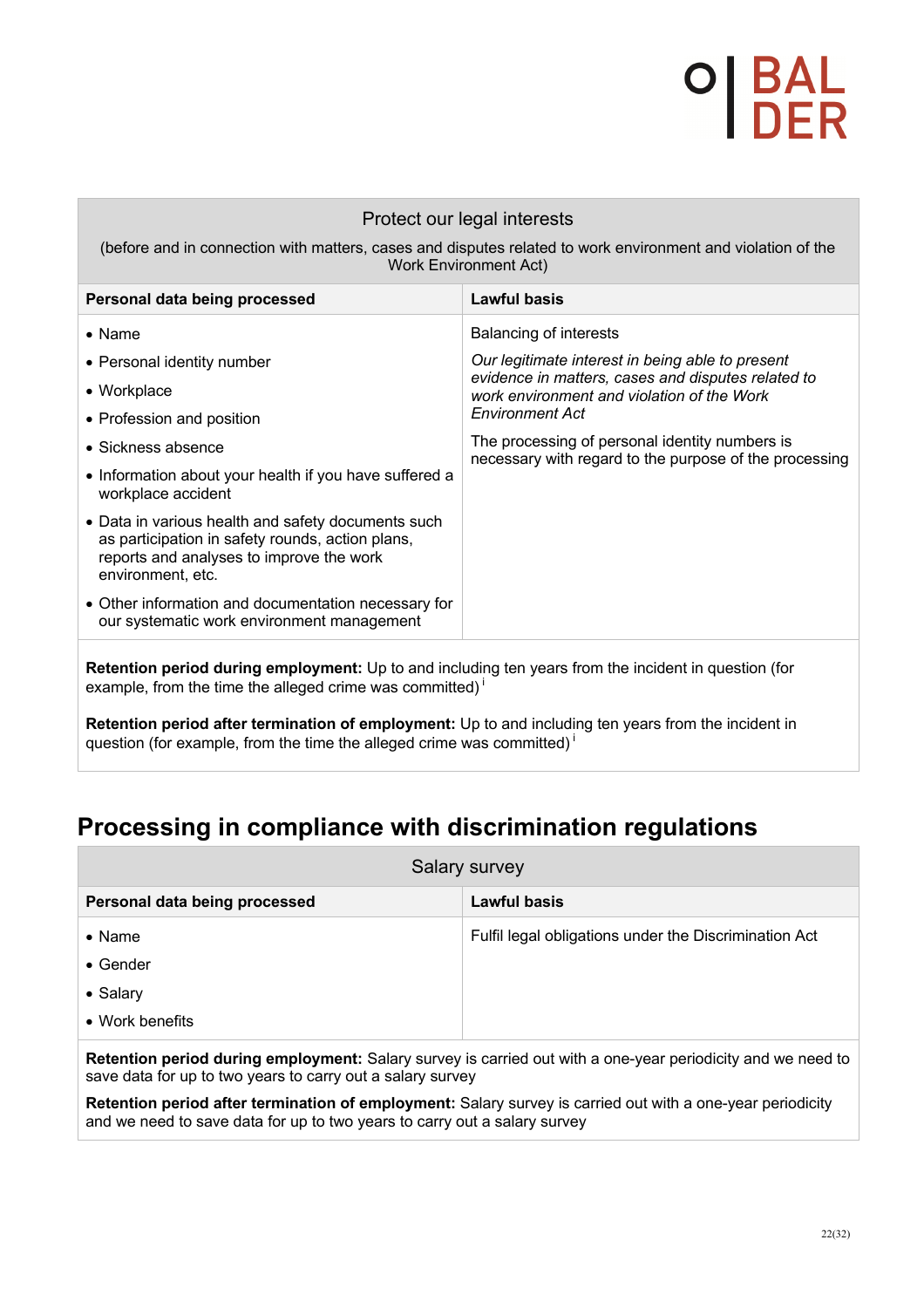| Protect our legal interests<br>(before and in connection with any discrimination dispute)                      |                                                  |  |
|----------------------------------------------------------------------------------------------------------------|--------------------------------------------------|--|
|                                                                                                                |                                                  |  |
| Personal data being processed                                                                                  | <b>Lawful basis</b>                              |  |
| $\bullet$ Name                                                                                                 | <b>Balancing of interests</b>                    |  |
| • Documentation from disciplinary cases                                                                        | Our legitimate interest in being able to present |  |
| • Salary                                                                                                       | evidence in the event of a dispute               |  |
| $\bullet$ Sickness absence                                                                                     |                                                  |  |
| $\bullet$ Sick pay                                                                                             |                                                  |  |
| $\bullet$ Holiday pay                                                                                          |                                                  |  |
| $\bullet$ Parental leave                                                                                       |                                                  |  |
| • Qualifications                                                                                               |                                                  |  |
| • Data from the recruitment process (such as CV,<br>personal letter, etc.) and your qualifications             |                                                  |  |
| Retention period during employment: Two years and two months (after the alleged harmful act)'                  |                                                  |  |
| Retention period after termination of employment: Two years and two months (after the alleged harmful<br>act)' |                                                  |  |

## **Processing in connection with business travel and expenses**

| <b>Business travel</b>                   |                         |  |
|------------------------------------------|-------------------------|--|
| Personal data being processed            | <b>Lawful basis</b>     |  |
| $\bullet$ Name                           | The employment contract |  |
| • Personal identity number               |                         |  |
| • Contact details                        |                         |  |
| • Gender                                 |                         |  |
| • Passport information                   |                         |  |
| • Card details                           |                         |  |
| • Profit centre                          |                         |  |
| • Information about your trip            |                         |  |
| • Other information needed for your trip |                         |  |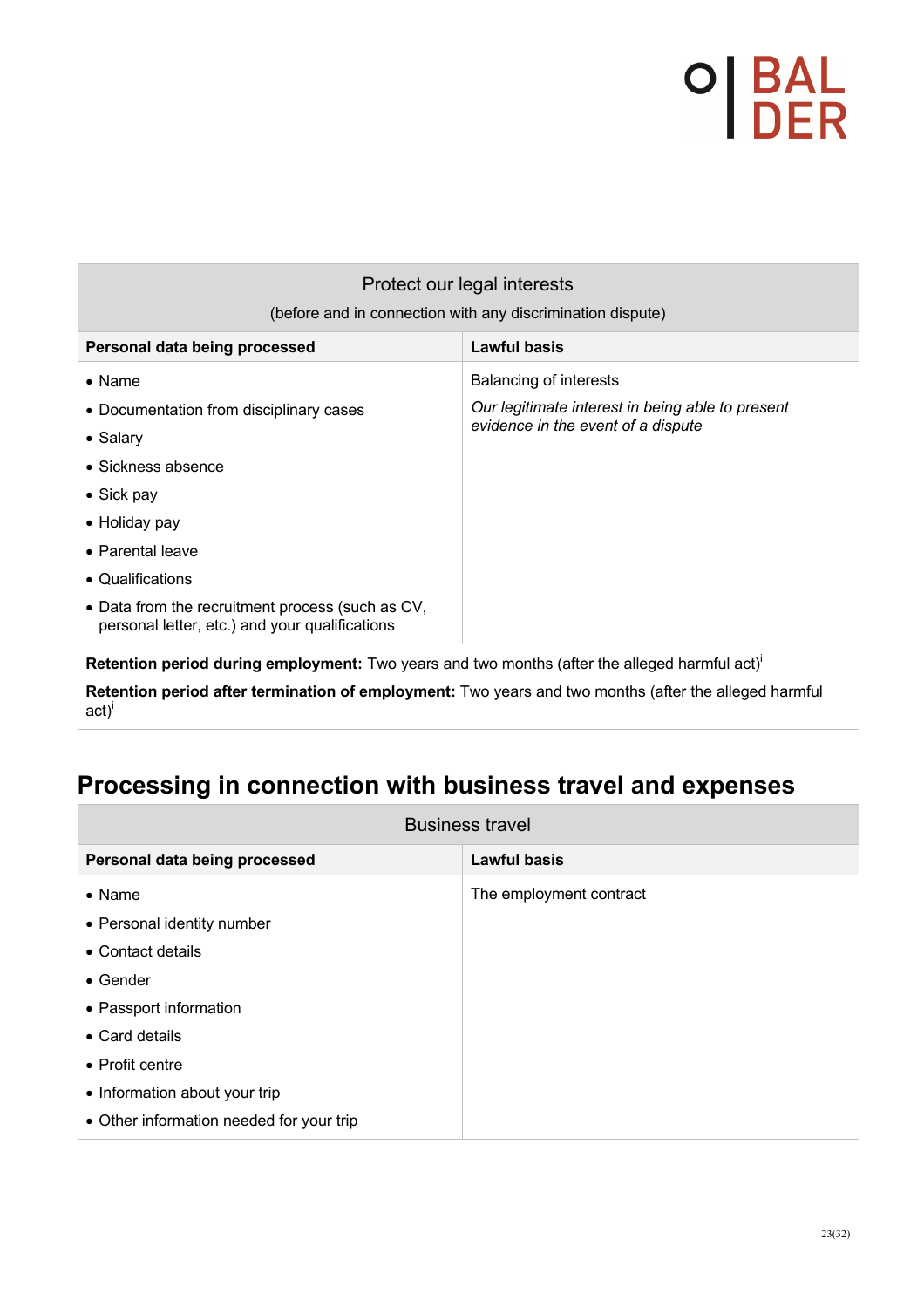**Retention period during employment:** Personal data processed to calculate and handle the payment of travel expenses and other expenses is stored until the expense is handled and paid. Personal data processed to handle and administer business trips is stored for six months after the departure date. If you as an employee have created a profile with our booking provider, it will be deleted when you leave Balder or at the latest within two years of your most recent booking.

**Retention period after termination of employment:** Personal data processed to calculate and handle the payment of travel expenses and other expenses is stored until the expense is handled and paid. Personal data processed to handle and administer business trips is stored for six months after the departure date. If you, during your time as an employee, have created a profile with our booking provider, it will be deleted when you leave Balder or at the latest within two years of your last booking.

|  |  | Calculation and payment of travel expenses and other expenses |
|--|--|---------------------------------------------------------------|
|--|--|---------------------------------------------------------------|

| Personal data being processed                                                  | Lawful basis            |
|--------------------------------------------------------------------------------|-------------------------|
| $\bullet$ Name                                                                 | The employment contract |
| • Bank account information                                                     |                         |
| • Information about compensation for travel<br>expenses and other expenses     |                         |
| Retention period during employment: Until the disbursement is handled and paid |                         |

**Retention period after termination of employment:** We do not store your personal data for this purpose after you have terminated your employment

## **Processing regarding car pool, service vehicles, and parking**

| Car pool                                                             |                                                                                                          |  |
|----------------------------------------------------------------------|----------------------------------------------------------------------------------------------------------|--|
| Personal data being processed                                        | Lawful basis                                                                                             |  |
| $\bullet$ Name                                                       | Balancing of interests                                                                                   |  |
| • Personal identity number                                           | Our legitimate interest in offering you the use of a car<br>from our car pool                            |  |
| • Contact details<br>• Date and time of use of the car               | The processing of personal identity numbers is<br>necessary with regard to the purpose of the processing |  |
| • Your bookings                                                      |                                                                                                          |  |
| • Registration number and information about the car<br>you are using |                                                                                                          |  |
| $\bullet$ Profit centre                                              |                                                                                                          |  |
| • To what extent you bought fuel                                     |                                                                                                          |  |
| • Insurance information                                              |                                                                                                          |  |
| • Congestion tax                                                     |                                                                                                          |  |
| • GPS data for registration in journey log (see more                 |                                                                                                          |  |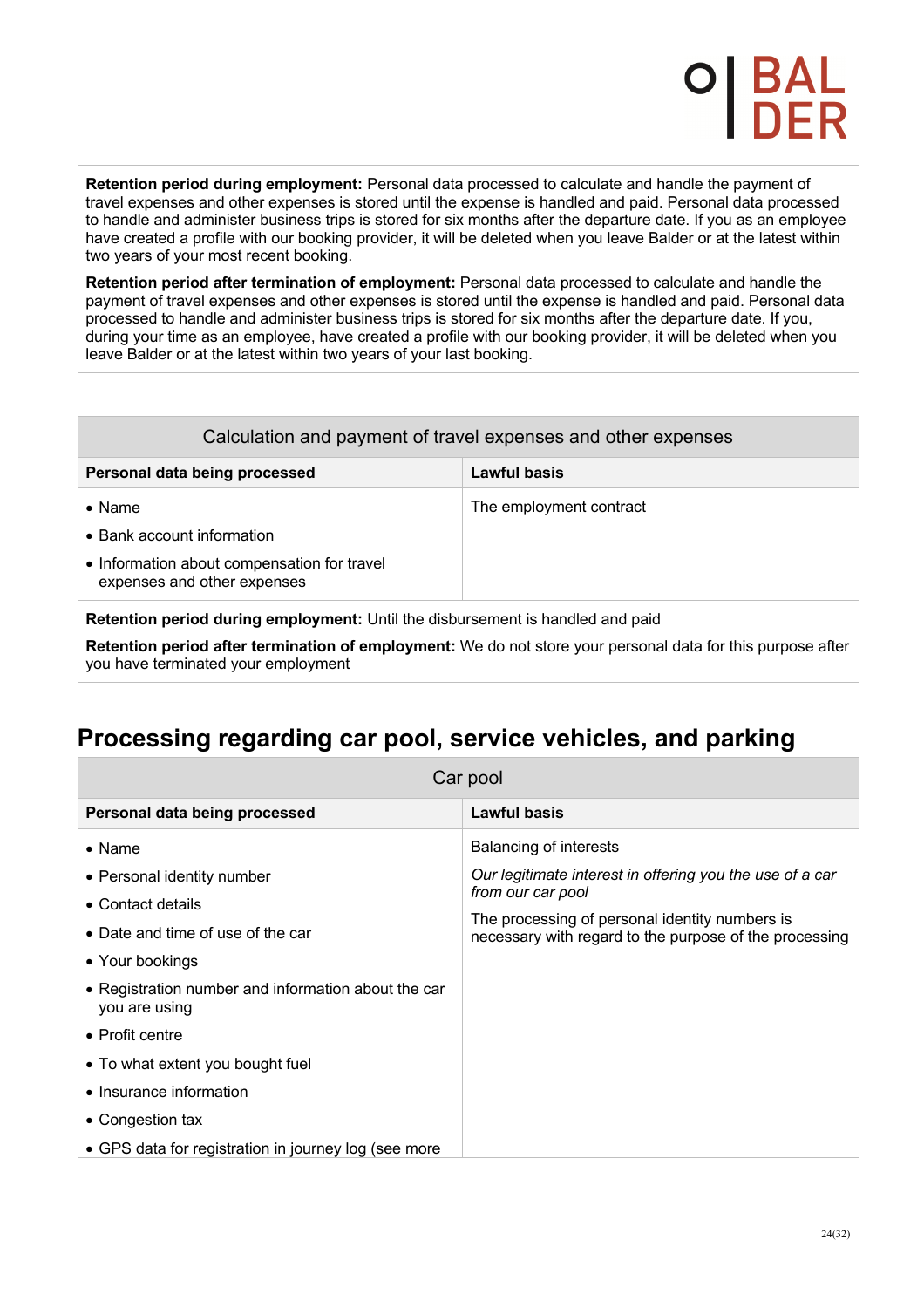#### in journal log tables)

- Information of if you have been involved in a traffic accident and the circumstances regarding the accident
- Information about traffic-related fines

**Retention period during employment:** During the time you use the service. Thereafter, we process the data for six months

**Retention period after termination of employment:** We do not store your personal data for this purpose after you have terminated your employment

| Service vehicle                                                                                                 |                                                                                                          |  |
|-----------------------------------------------------------------------------------------------------------------|----------------------------------------------------------------------------------------------------------|--|
| Personal data being processed                                                                                   | Lawful basis                                                                                             |  |
| $\bullet$ Name                                                                                                  | <b>Balancing of interests</b>                                                                            |  |
| • Personal identity number                                                                                      | Our legitimate interest in offering you the use of one of<br>our service cars                            |  |
| • Contact details                                                                                               |                                                                                                          |  |
| • Registration number and information about the car<br>you are using                                            | The processing of personal identity numbers is<br>necessary with regard to the purpose of the processing |  |
| • Profit centre                                                                                                 |                                                                                                          |  |
| • To what extent you bought fuel                                                                                |                                                                                                          |  |
| • Insurance information                                                                                         |                                                                                                          |  |
| • Congestion tax                                                                                                |                                                                                                          |  |
| • GPS data for registration in journey log (see more<br>in journal log tables)                                  |                                                                                                          |  |
| • Information if you have been involved in atraffic<br>accident and the circumstances regarding the<br>accident |                                                                                                          |  |
| • Information about traffic-related fines                                                                       |                                                                                                          |  |
| <b>Retention period during employment:</b> During the time you use the service. Thereafter, we process the data |                                                                                                          |  |

**Retention period during employment:** During the time you use the service. Thereafter, we process the data for six months

**Retention period after termination of employment:** We do not store your personal data for this purpose after you have terminated your employment

| Parking service               |                     |
|-------------------------------|---------------------|
| Personal data being processed | <b>Lawful basis</b> |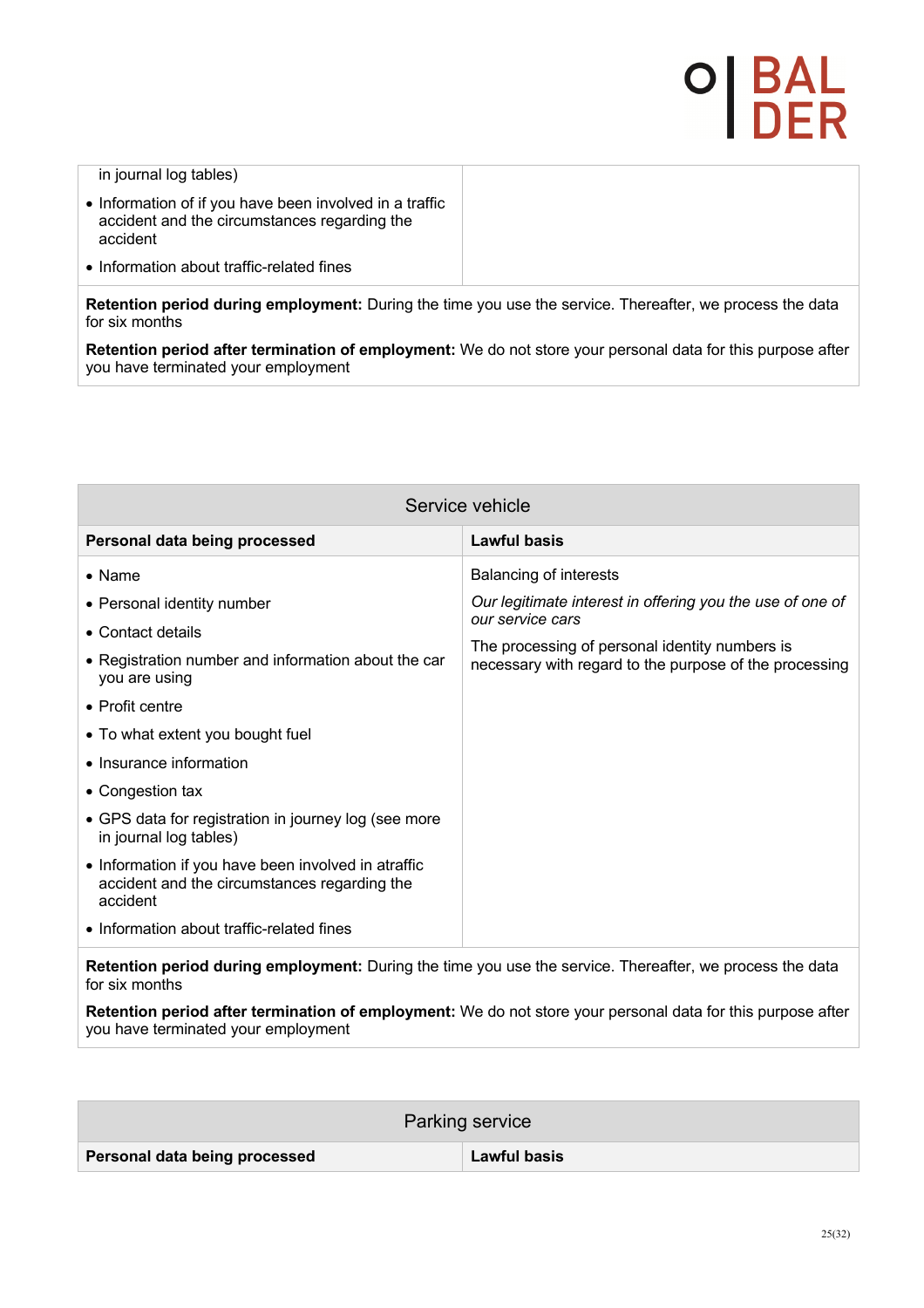# P | B/<br>I DI

| $\bullet$ Name                                                       | <b>Balancing of interests</b>                        |
|----------------------------------------------------------------------|------------------------------------------------------|
| • Personal identity number                                           | Our legitimate interest in offering you the use of a |
| • Contact details                                                    | parking service                                      |
| • Registration number and information about the car<br>you are using |                                                      |
| • Profit centre                                                      |                                                      |
| • Information about when and where you parked                        |                                                      |
|                                                                      |                                                      |

**Retention period during employment:** During the time you use the service. Thereafter, we process the data for six months

**Retention period after termination of employment:** We do not store your personal data for this purpose after you have terminated your employment

## **Processing of photographs and video recordings**

#### Internal use of photographs and video recordings

For example, to create an overview and understanding of the organisation, for educational purposes, to make organisational charts and use on the intranet, etc.

| Personal data being processed                                         | Lawful basis                                       |
|-----------------------------------------------------------------------|----------------------------------------------------|
| $\bullet$ Name                                                        | Balancing of interests                             |
| • Contact details                                                     | Our legitimate interest in conducting our business |
| • Title and position                                                  | activities                                         |
| • Company affiliation and department                                  |                                                    |
| • Photograph and video recording                                      |                                                    |
| • Information from interviews or similar with you                     |                                                    |
| <b>Retention period during employment:</b> Throughout your employment |                                                    |

**Retention period after termination of employment:** We do not store your personal data for this purpose after you have terminated your employment

| External use of photographs and video recordings<br>For example in external communication, on the website, and in marketing |                                                        |
|-----------------------------------------------------------------------------------------------------------------------------|--------------------------------------------------------|
| Personal data being processed                                                                                               | Lawful basis                                           |
| $\bullet$ Name                                                                                                              | Balancing of interests                                 |
| • Contact details                                                                                                           | Our legitimate interest in marketing ourselves and our |
| • Title and position                                                                                                        | business                                               |
| • Company affiliation and department                                                                                        |                                                        |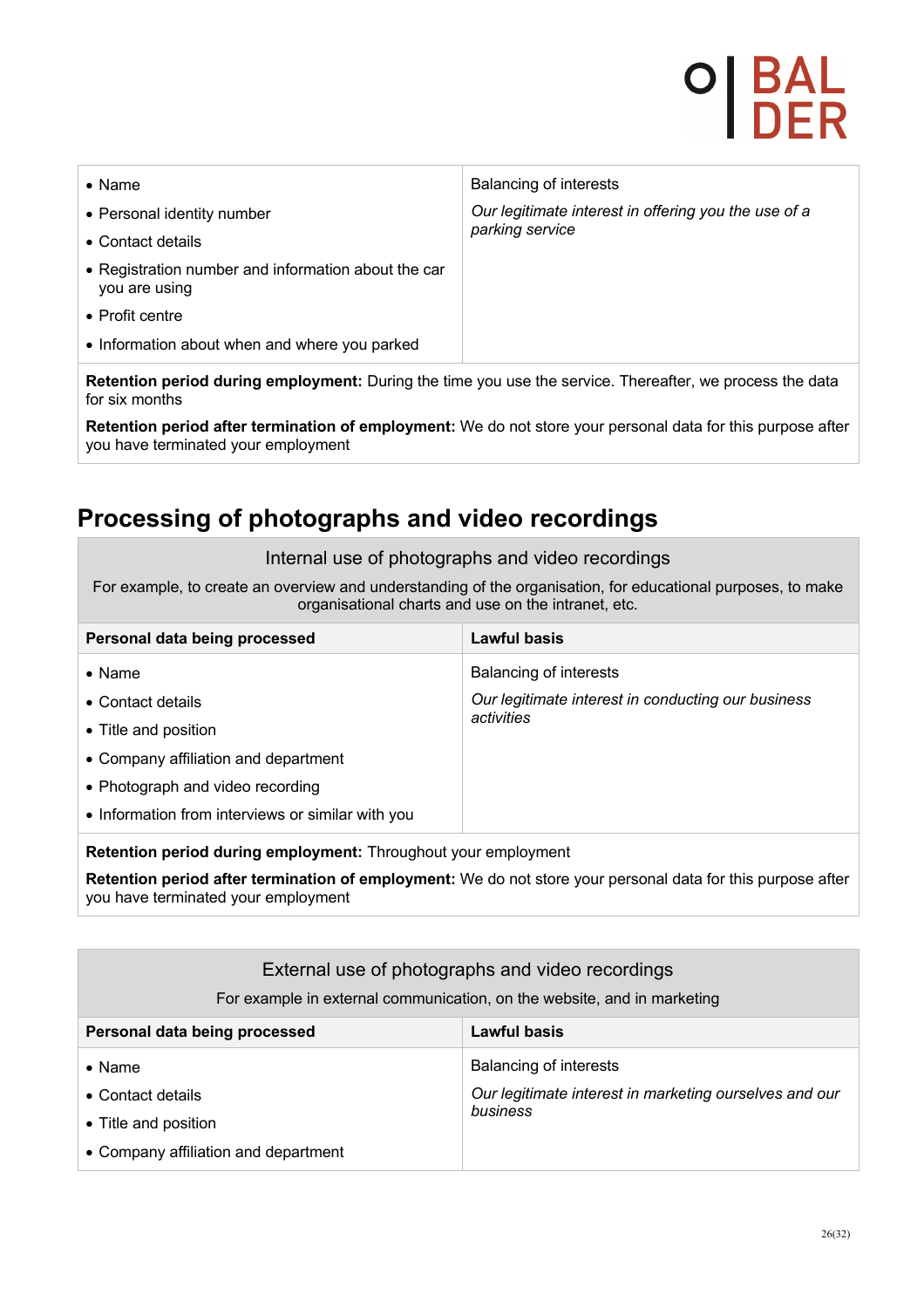- Photograph and video recording
- Information from interviews or similar with you

**Retention period during employment:** During the marketing or as long as your data is available on the website or on the digital stairwell boards

**Retention period after termination of employment:** During the marketing or as long as your data is available on the website or on the digital stairwell boards

### **Processing before and in connection with employment law measures**

| <b>Employment law measures</b> |  |  |
|--------------------------------|--|--|
|--------------------------------|--|--|

Plan, organise, supervise and follow up any employment law measures

| Personal data being processed                                                                                                                                                                                                        | Lawful basis                                           |
|--------------------------------------------------------------------------------------------------------------------------------------------------------------------------------------------------------------------------------------|--------------------------------------------------------|
| $\bullet$ Name                                                                                                                                                                                                                       | The employment contract                                |
| • Personal identity number                                                                                                                                                                                                           | The processing of personal identity numbers is         |
| • Trade union membership                                                                                                                                                                                                             | necessary with regard to the purpose of the processing |
| • Qualifications                                                                                                                                                                                                                     |                                                        |
| • Any documentation of disciplinary measures taken,<br>such as reprimands, documents from discussions<br>with the employee or other employee, transfer,<br>termination or dismissal documents and other<br>documented measures taken |                                                        |
| Retention period during employment: During ongoing matter                                                                                                                                                                            |                                                        |

**Retention period after termination of employment:** We do not store your personal data for this purpose after you have terminated your employment

#### Protect our legal interests

(before and in connection with any employment law matters and measures and disputes)

| Personal data being processed                 | Lawful basis                                                                                             |
|-----------------------------------------------|----------------------------------------------------------------------------------------------------------|
| $\bullet$ Name                                | <b>Balancing of interests</b>                                                                            |
| • Personal identity number                    | Our legitimate interest in being able to present                                                         |
| • Period of employment                        | evidence in the event of a dispute                                                                       |
| • Form of employment                          | The processing of personal identity numbers is<br>necessary with regard to the purpose of the processing |
| $\bullet$ Title                               |                                                                                                          |
| • Trade union membership                      |                                                                                                          |
| • Documentation from rehabilitation processes |                                                                                                          |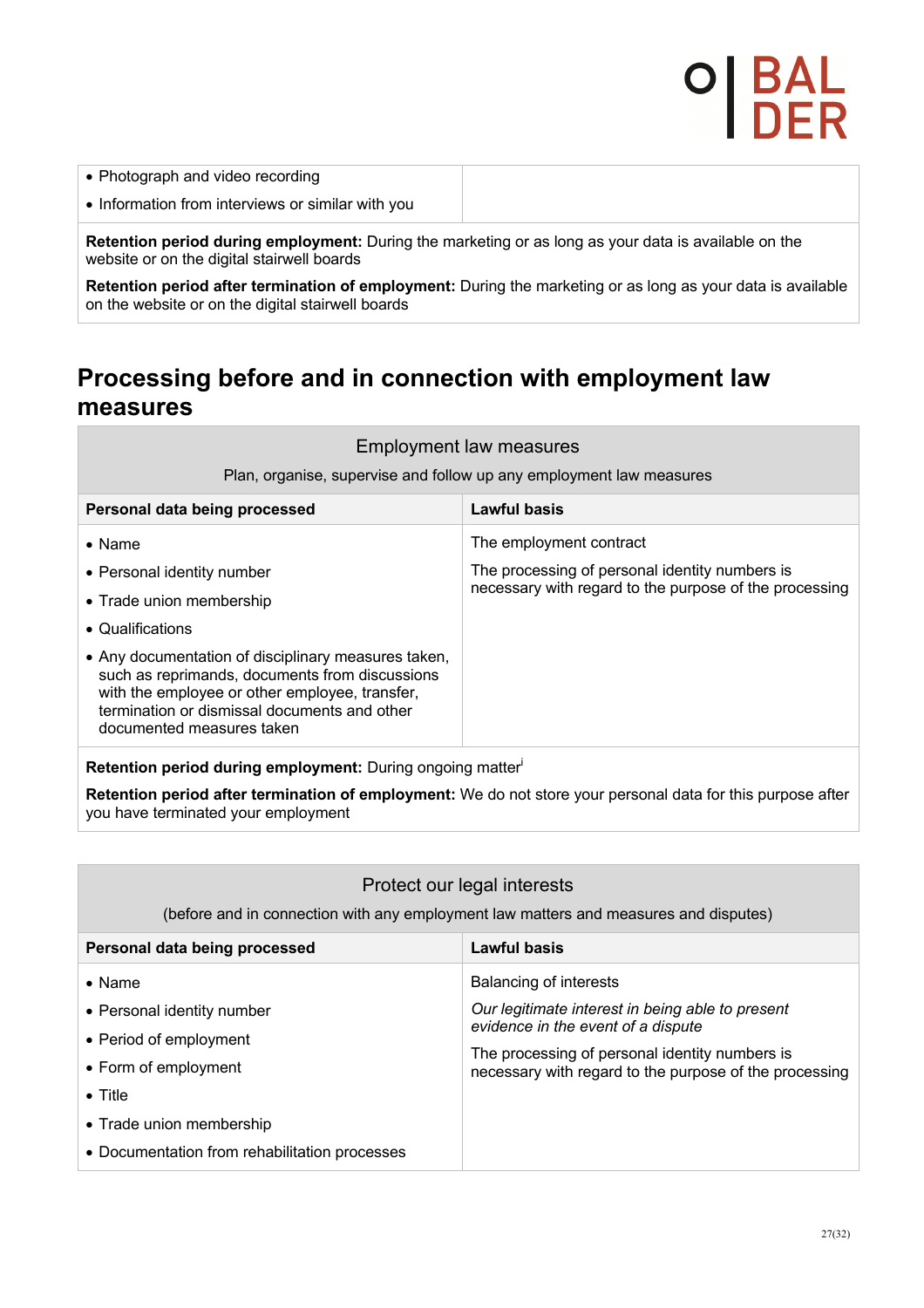- Minutes from negotiations with trade unions
- Documentation of disciplinary measures taken, such as reprimands, documents from discussions with the employee or other employees, transfer, and other documented measures taken

**Retention period during employment:** Up to and including two years after the origin of the claim, for example from the alleged harmful act, knowledge of the alleged harmful act, termination of employment, depending on which law or provision is relevant<sup>1</sup>

**Retention period after termination of employment:** Up to and including two years after the origin of the claim, for example from the alleged harmful act, knowledge of the alleged harmful act, termination of employment, depending on which law or provision is relevant<sup>1</sup>

### Protect our legal interests, follow up compliance with the terms and conditions of the employment relationship and, in some cases, initiate legal proceedings

| Personal data being processed                                                                                                                                                                                                                                     | Lawful basis                                                                                                                                       |
|-------------------------------------------------------------------------------------------------------------------------------------------------------------------------------------------------------------------------------------------------------------------|----------------------------------------------------------------------------------------------------------------------------------------------------|
| • Personal data in the employment contract and any<br>associated confidentiality undertakings (such as<br>name, address, personal identity number, period of<br>employment, form of employment, title, salary<br>information, holiday, benefits, and obligations) | The employment contract<br><b>Balancing of interests</b><br>Our legitimate interest in being able to present<br>evidence in the event of a dispute |
| • Other information and documentation related to this                                                                                                                                                                                                             | The processing of personal identity numbers is<br>necessary with regard to the purpose of the processing                                           |

**Retention period during employment:** Throughout your employment<sup>i</sup>

**Retention period after termination of employment:** As long as necessary for us to follow up the terms and conditions of the employment contract (we will make an assessment every five years after termination of employment to evaluate whether the data is necessary $i^{\dagger}$ 

### Communication with trade unions

Negotiate and communicate with trade unions and otherwise fulfil our legal obligations towards trade unions

| Personal data being processed                                                            | Lawful basis                                                                 |
|------------------------------------------------------------------------------------------|------------------------------------------------------------------------------|
| $\bullet$ Name                                                                           | Fulfil legal obligations under the Employment                                |
| • Personal identity number                                                               | Protection Act and the Employment (Co-Determination<br>in the Workplace) Act |
| • Period of employment                                                                   | The processing of personal identity numbers is                               |
| • Notice period                                                                          | necessary with regard to the purpose of the processing                       |
| • Trade union membership                                                                 |                                                                              |
| • Negotiation proposal and negotiation minutes<br>(which may contain your personal data) |                                                                              |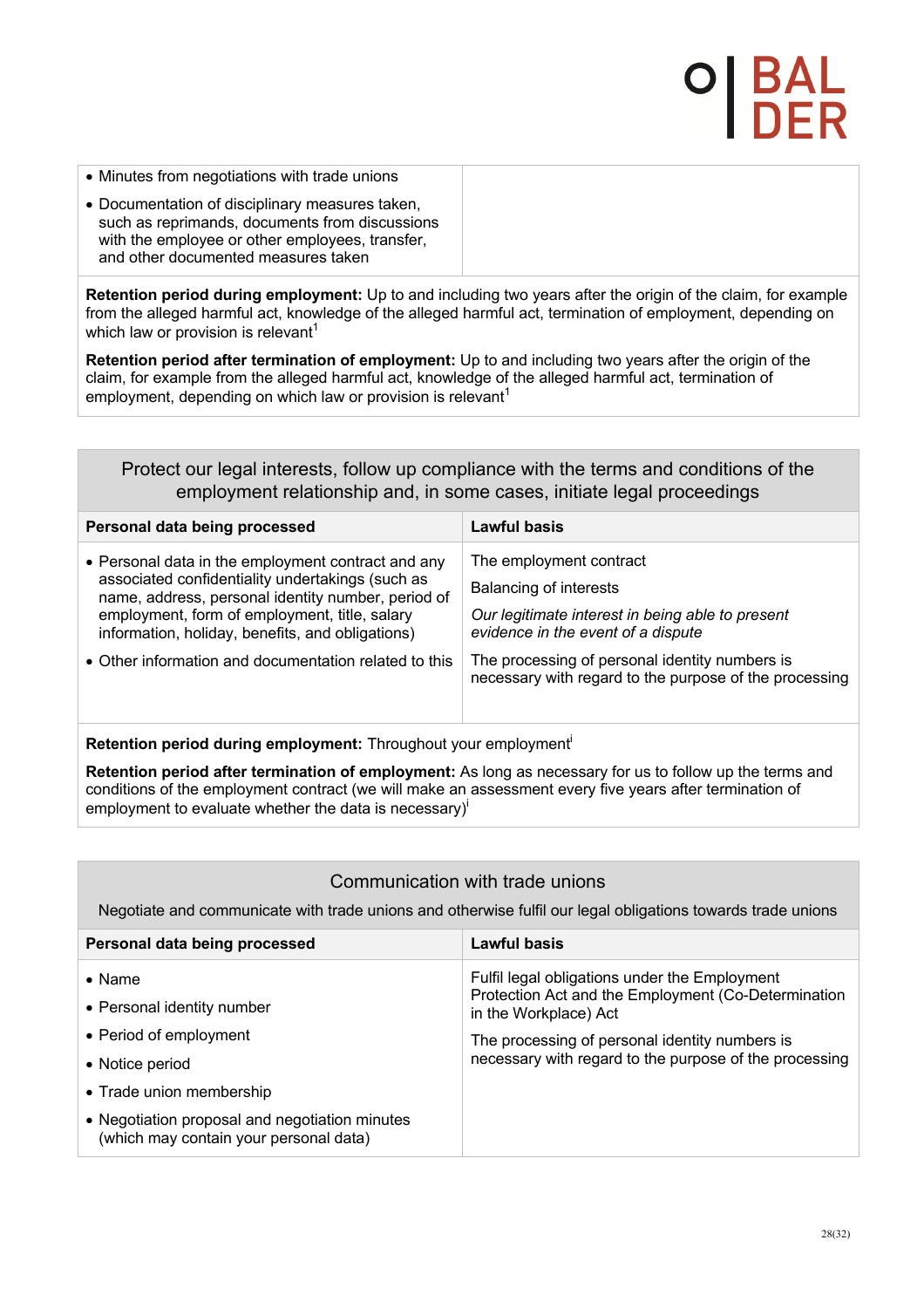• Employer

**Retention period during employment:** As long as necessary for us to fulfil our legal obligations such as negotiating and following up with trade unions (assessment is made on a case-by-case basis based on the nature of the matter)

**Retention period after termination of employment:** As long as necessary for us to fulfil our legal obligations such as negotiating and following up with trade unions (assessment is made on a case-by-case basis based on the nature of the matter)

### **Processing for purposes of identification, security, and surveillance**

| Camera surveillance                                                                                                    |                                                                                                                                               |  |  |
|------------------------------------------------------------------------------------------------------------------------|-----------------------------------------------------------------------------------------------------------------------------------------------|--|--|
|                                                                                                                        | For security reasons and for crime prevention and criminal investigation purposes                                                             |  |  |
| Personal data being processed                                                                                          | <b>Lawful basis</b>                                                                                                                           |  |  |
| • Images and recordings from surveillance cameras                                                                      | <b>Balancing of interests</b>                                                                                                                 |  |  |
|                                                                                                                        | Our legitimate interest in having camera surveillance<br>for security reasons and for crime prevention and<br>criminal investigation purposes |  |  |
| Retention period during employment: One month                                                                          |                                                                                                                                               |  |  |
| <b>Retention period after termination of employment:</b> One month                                                     |                                                                                                                                               |  |  |
| Entry and exit                                                                                                         |                                                                                                                                               |  |  |
| Give you access to our premises and facilities                                                                         |                                                                                                                                               |  |  |
| Personal data being processed                                                                                          | <b>Lawful basis</b>                                                                                                                           |  |  |
| • Name                                                                                                                 | The employment contract                                                                                                                       |  |  |
| • Personal identity number                                                                                             |                                                                                                                                               |  |  |
| • Contact details                                                                                                      | Balancing of interests                                                                                                                        |  |  |
| • Key number                                                                                                           | Our legitimate interest in maintaining adequate security                                                                                      |  |  |
| • Tag number                                                                                                           | The processing of personal identity numbers is<br>necessary with regard to the purpose of the processing                                      |  |  |
| • Alarm code                                                                                                           |                                                                                                                                               |  |  |
| • Information from your Balder ID (name, title,<br>photograph, and personal identity number)                           |                                                                                                                                               |  |  |
| • Information from your ID06 card (such as name,<br>personal identity number, contact details, and your<br>photograph) |                                                                                                                                               |  |  |
| • Logs with data on whether you are or have been in<br>a certain room                                                  |                                                                                                                                               |  |  |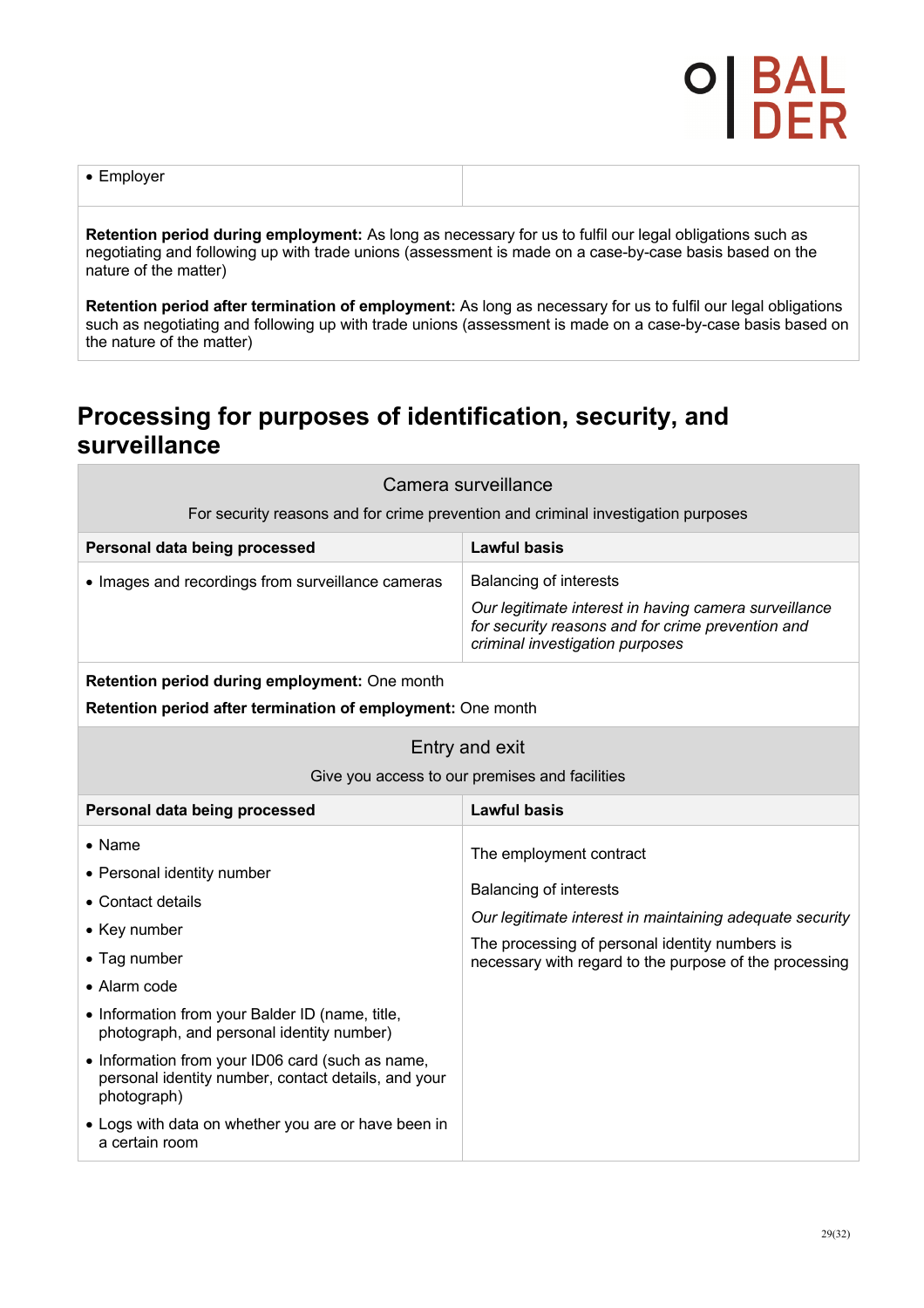**Retention period during employment:** Information regarding who holds each respective tag, data from your Balder ID, and data from your ID06 card is stored throughout your employment. Logs with data on whether you are or have been in a certain room are stored for 14 days.

**Retention period after termination of employment:** Information regarding who holds each respective tag, data from your Balder ID, and data from your ID06 card is stored for three months. Logs with data on whether you are or have been in a certain room are stored for 14 days.

#### Control and monitoring of the use of the Internet, email, and work equipment, such as computers, telephones, and tablets

Follow up any disloyalty and criminality and compliance with our internal guidelines

| Personal data being processed                                                           | Lawful basis                                                                                                                                                                                |
|-----------------------------------------------------------------------------------------|---------------------------------------------------------------------------------------------------------------------------------------------------------------------------------------------|
| • Logs from the technological work tools you use and<br>information on how you use them | Balancing of interests<br>Our legitimate interest in maintaining adequate security<br>and following up on any disloyalty and criminality, as<br>well as compliance with internal guidelines |

**Retention period during employment:** The logging takes place continuously during your employment and history from logs is stored for two years from the event. (We only carry out these checks and access the logs when the need arises and you can read more about when and how we do this in our IT policy)<sup>i</sup> Internet browsing history is stored for three months.

**Retention period after termination of employment:** For two years from the incident. Internet browsing history is stored for three months.<sup>i</sup>

| Journey logs<br><b>GPS</b> in vehicles                              |                                                                      |
|---------------------------------------------------------------------|----------------------------------------------------------------------|
| Personal data being processed                                       | Lawful basis                                                         |
| $\bullet$ Name<br>• Information about how and where you have driven | To fulfil legal obligations (including to the Swedish Tax<br>Agency) |

**Retention period during employment:** Up to and including the seventh year after the end of the calendar year in which the financial year ended

**Retention period after termination of employment:** Up to and including the seventh year after the end of the calendar year in which the financial year ended

## **Processing in connection with termination of employment**

| Termination of employment                        |                         |  |
|--------------------------------------------------|-------------------------|--|
| Personal data being processed                    | Lawful basis            |  |
| • Termination and dismissal documents (including | The employment contract |  |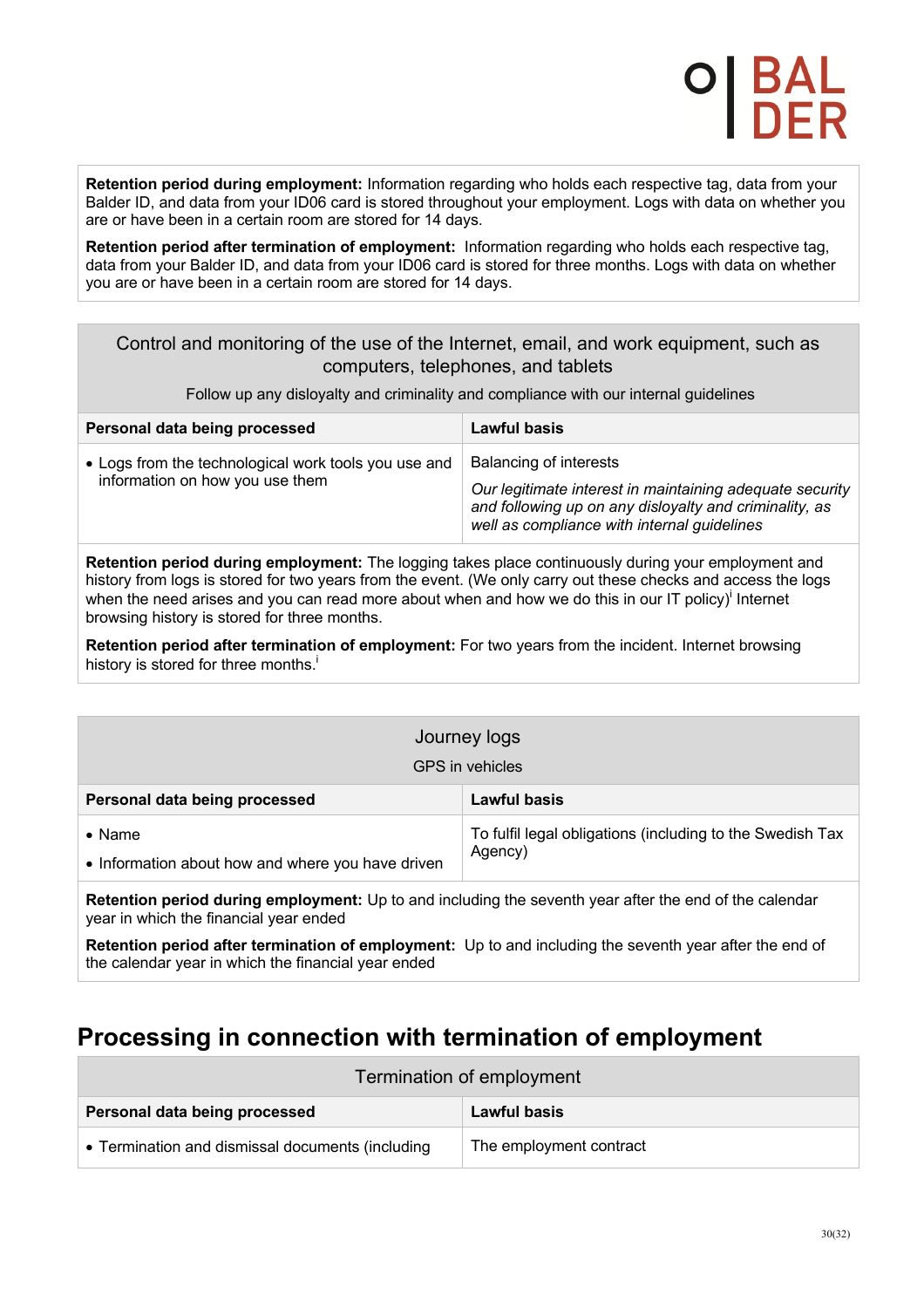## O| BAL<br>I DER

| information about you) | Fulfil legal obligations under the provisions of the<br><b>Employment Protection Act</b>                 |
|------------------------|----------------------------------------------------------------------------------------------------------|
|                        | The processing of personal identity numbers is<br>necessary with regard to the purpose of the processing |
|                        |                                                                                                          |

#### **Retention period during employment:** Not relevant during employment

**Retention period after termination of employment:** Two yearsi

| Employer's certificate                                                                                                                                                                                       |                                                                                                                                                                              |  |
|--------------------------------------------------------------------------------------------------------------------------------------------------------------------------------------------------------------|------------------------------------------------------------------------------------------------------------------------------------------------------------------------------|--|
| Personal data being processed                                                                                                                                                                                | <b>Lawful basis</b>                                                                                                                                                          |  |
| $\bullet$ Name<br>• Personal identity number<br>• Contact details<br>$\bullet$ Title<br>• Period of employment<br>• Form of employment<br>• Other information needed to draw up an employer's<br>certificate | Fulfil legal obligations under the Unemployment<br>Insurance Act<br>The processing of personal identity numbers is<br>necessary with regard to the purpose of the processing |  |
| Retention period during employment: Not relevant during employment<br>Retention period after termination of employment: Two years                                                                            |                                                                                                                                                                              |  |

#### Order of precedence and preferential right to re-employment

| Personal data being processed                                                                         | Lawful basis                                                           |  |
|-------------------------------------------------------------------------------------------------------|------------------------------------------------------------------------|--|
| $\bullet$ Name                                                                                        | Fulfil legal obligations under the Employment<br><b>Protection Act</b> |  |
| $\bullet$ Age                                                                                         |                                                                        |  |
| • Period of employment                                                                                |                                                                        |  |
| • Form of employment                                                                                  |                                                                        |  |
| $\bullet$ Title                                                                                       |                                                                        |  |
| • Information about your education and your<br>qualifications                                         |                                                                        |  |
| <b>Detention period during employment:</b> During the time it is relevant to establish priority lists |                                                                        |  |

**Retention period during employment:** During the time it is relevant to establish priority lists

**Retention period after termination of employment:** Nine months (counted from termination of employment)<sup>i</sup>

#### Settlement of any debt when you terminate your employment